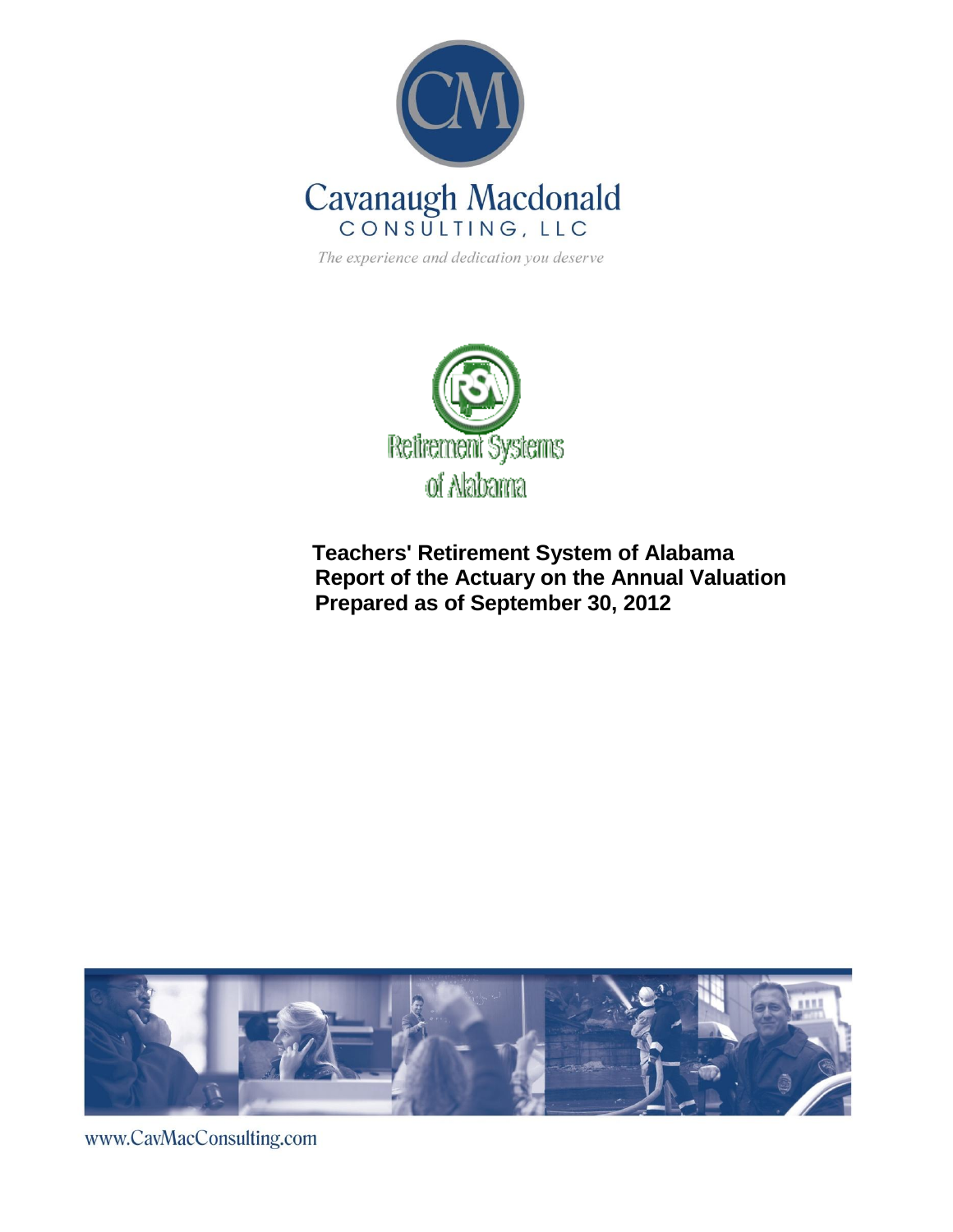

July 9, 2013

Board of Control Teachers' Retirement System of Alabama Montgomery, Alabama

Members of the Board:

In this report are submitted the results of the annual valuation of the assets and liabilities of the Teachers' Retirement System of Alabama, prepared as of September 30, 2012 in accordance with Section 367(15) of the act governing the operation of the System.

The purpose of this report is to provide a summary of the funded status of the System as of September 30, 2012, to recommend rates of State contribution and to provide accounting information under Governmental Accounting Standards Board Statements No. 25 and 27 (GASB 25 and 27). While not verifying the data at source, the actuary performed tests for consistency and reasonability. The System was amended to provide a new benefit structure for members initially joining the System on and after January 1, 2013 (Tier II). There are no Tier II members included in the valuation as of September 30, 2012. However, we have received data from the Retirement System for Tier II members who joined during the first four months of 2013 and have used this data to determine the Tier II employer contribution rates for the fiscal year ending September 30, 2015.

On the basis of the valuation, we have determined employer contribution rates of 11.71% of payroll for Tier I members and 11.05% of payroll for Tier II members for the fiscal year ending September 30, 2015.

The promised benefits of the System are included in the actuarially calculated contribution rates which are developed using the Entry Age Normal cost method. Since the previous valuation, the Board has adopted a valuation interest rate smoothing methodology. Five-year smoothed market value of assets is used for actuarial valuation purposes. However, the actuarial value of assets was set equal to the market value of assets on September 30, 2012; five-year smoothing will commence again in future years. Gains and losses are reflected in the unfunded accrued liability that is being amortized by regular annual contributions as a level percentage of payroll, on the assumption that payroll will increase by 3.25% annually. The assumptions recommended by the actuary and adopted by the Board are in the aggregate reasonably related to the experience under the Fund and to reasonable expectations of anticipated experience under the Fund and meet the parameters for the disclosures under GASB 25 and 27.

We have prepared the Schedule of Funding Progress and Trend Information shown in the financial section of the Comprehensive Annual Financial Report, and all supporting schedules including the Schedule of Active Member Valuation Data, the Solvency Test and the Analysis of Financial Experience shown in the actuarial section of the Comprehensive Annual Financial Report.

Offices in Englewood, CO • Kennesaw, GA • Bellevue, NE • Hilton Head Island, SC 3550 Busbee Pkwy, Suite 250, Kennesaw, GA 30144 Phone (678) 388-1700 • Fax (678) 388-1730 www.CavMacConsulting.com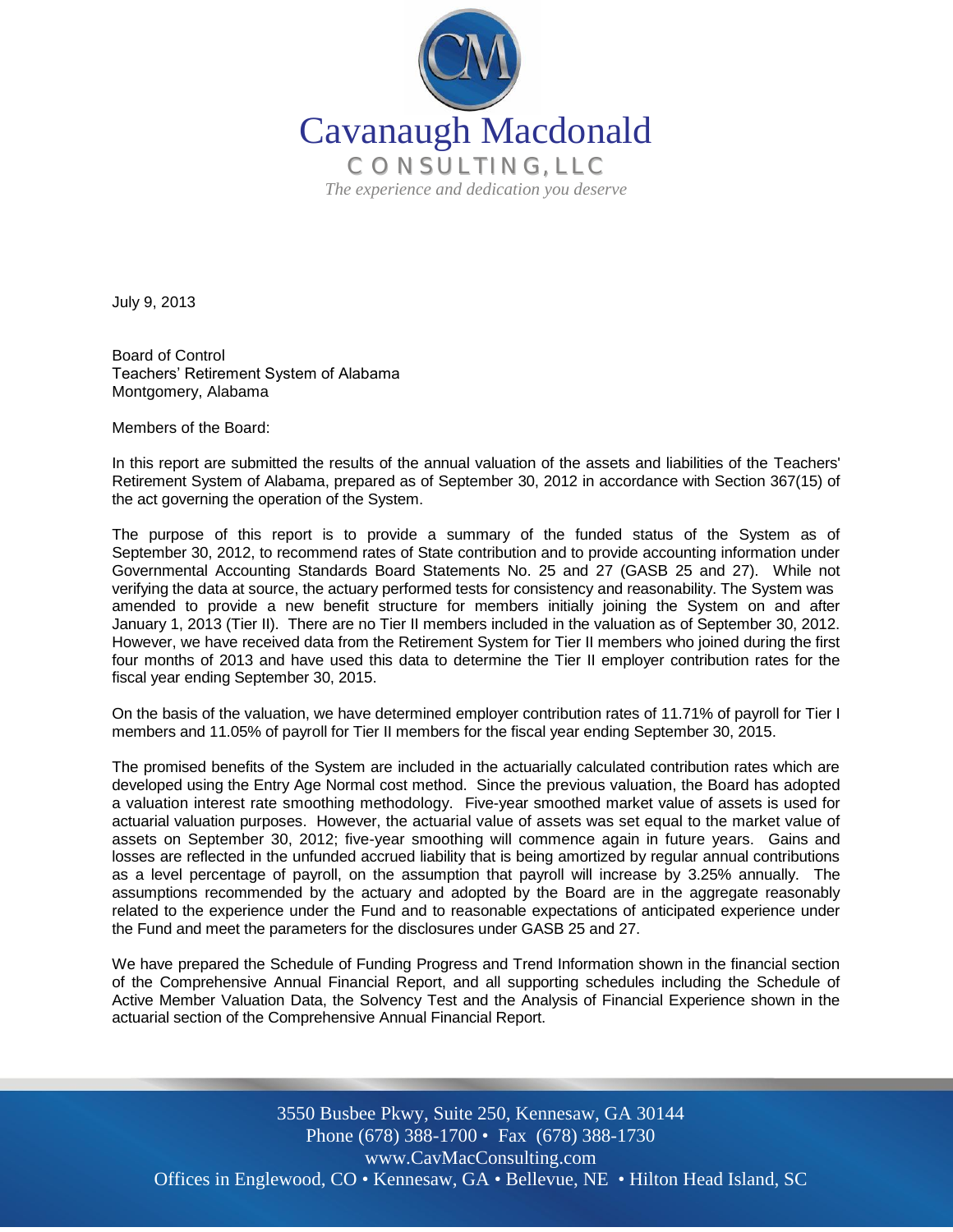

July 9, 2013 Board of Control Page 2

This is to certify that the independent consulting actuary is a member of the American Academy of Actuaries and has experience in performing valuations for public retirement systems, that the valuation was prepared in accordance with principles of practice prescribed by the Actuarial Standards Board, and that the actuarial calculations were performed by qualified actuaries in accordance with accepted actuarial procedures, based on the current provisions of the retirement system and on actuarial assumptions that are internally consistent and reasonably based on the actual experience of the System.

Future actuarial results may differ significantly from the current results presented in this report due to such factors as the following: plan experience differing from that anticipated by the economic or demographic assumptions; changes in economic or demographic assumptions; increases or decreases expected as part of the natural operation of the methodology used for these measurements (such as the end of an amortization period or additional cost or contribution requirements based on the plan's funded status); and changes in plan provisions or applicable law. Since the potential impact of such factors is outside the scope of a normal annual actuarial valuation, an analysis of the range of results is not presented herein.

In our opinion the System is operating on an actuarially sound basis. Assuming that contributions to the System are made by the employer from year to year in the future at the rates recommended on the basis of the successive actuarial valuations, the continued sufficiency of the retirement fund to provide the benefits called for under the System may be safely anticipated.

The Table of Contents, which immediately follows, outlines the material contained in the report.

Respectfully submitted,

I Muliki

Edward A. Macdonald, ASA, FCA, MAAA Cathy Turcot President Principal and Managing Director

John J. Garrett, ASA, FCA, MAAA Principal and Consulting Actuary

EAM/mjn

luco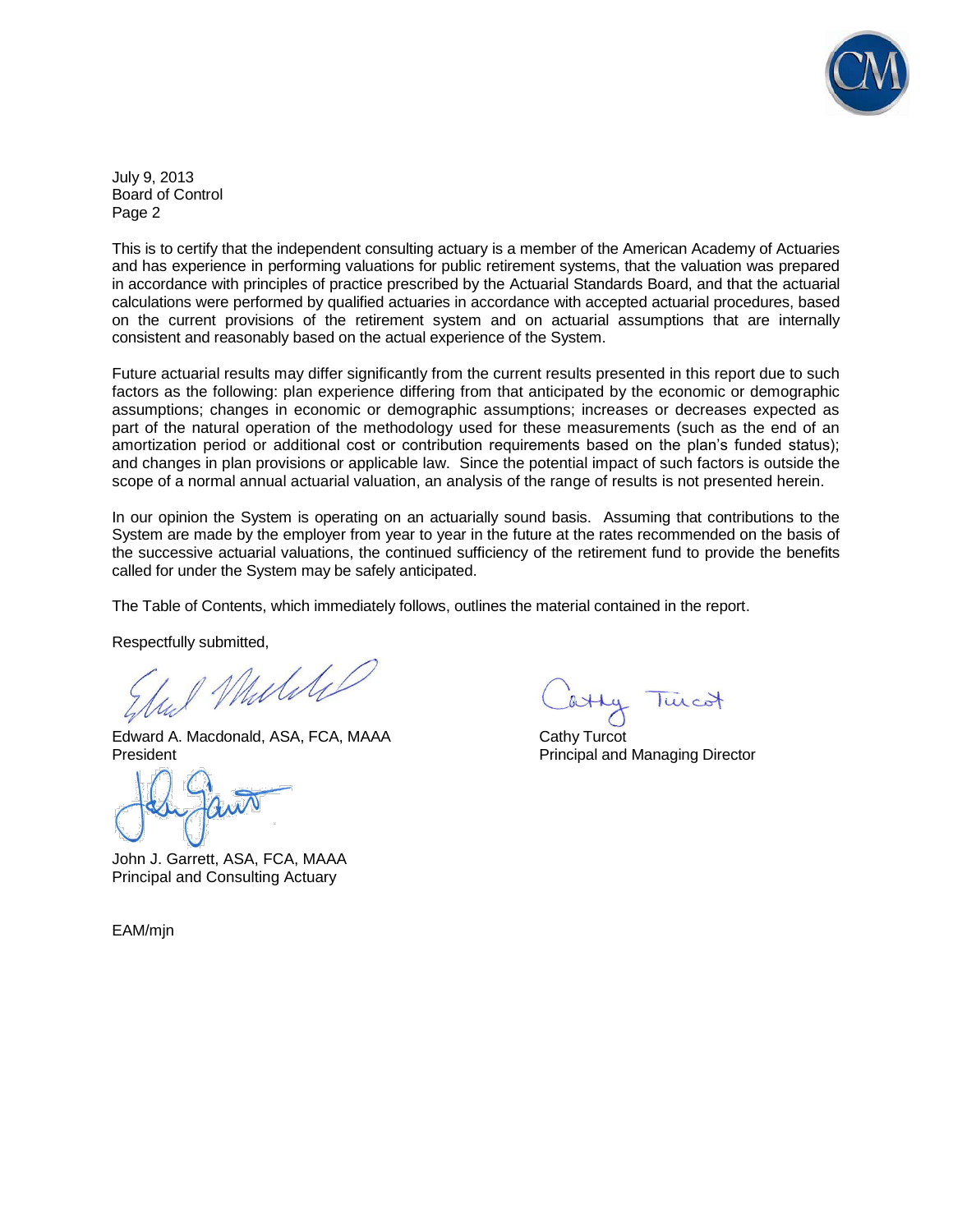

# **TABLE OF CONTENTS**

| <b>Section</b> | Item                                  | Page No.       |
|----------------|---------------------------------------|----------------|
|                | <b>Summary of Principal Results</b>   | 1              |
| Ш              | Membership                            | 3              |
| Ш              | Assets                                | 5              |
| IV             | Comments on Valuation                 | 6              |
| V              | Contributions Payable by Employer     | $\overline{7}$ |
| VI             | <b>Annual Actuarial Certification</b> | 9              |
| VII            | Analysis of Financial Experience      | 10             |
| VIII           | Accounting Information                | 11             |

# **Schedule**

| A | Valuation Balance Sheet and Solvency Test                                | 13 |
|---|--------------------------------------------------------------------------|----|
| B | Development of the Actuarial Value of Assets                             | 15 |
| C | Summary of Receipts and Disbursements                                    | 16 |
| D | Smoothed Valuation Interest Rate                                         | 17 |
| Е | Outline of Actuarial Assumptions and Methods                             | 18 |
| F | <b>Actuarial Cost Method</b>                                             | 22 |
| G | Summary of Main Plan Provisions as Interpreted<br>for Valuation Purposes | 23 |
| н | Schedule of Membership Data                                              | 28 |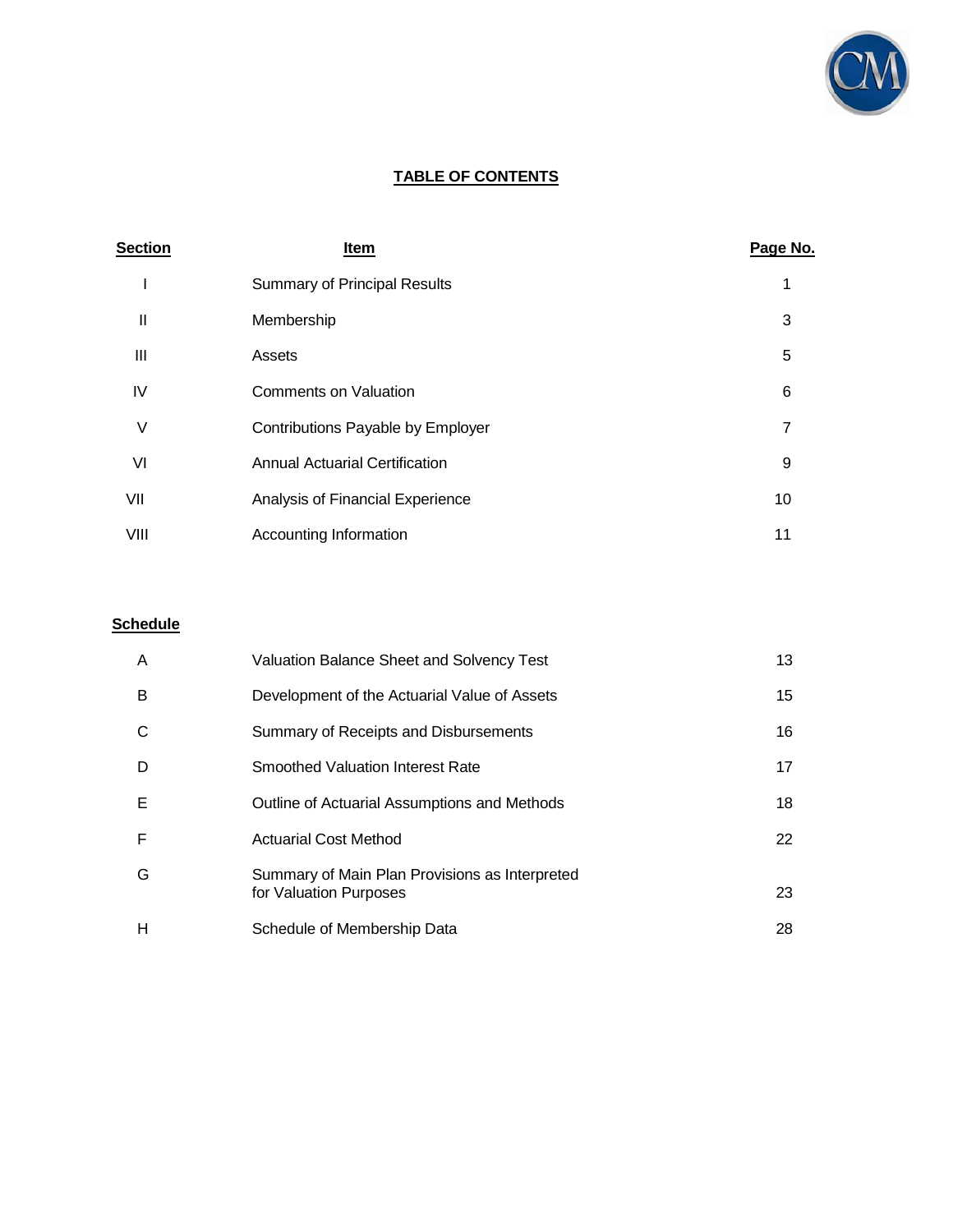

#### **TEACHERS' RETIREMENT SYSTEM OF ALABAMA REPORT OF THE ACTUARY ON THE ANNUAL VALUATION PREPARED AS OF SEPTEMBER 30, 2012**

# **SECTION I - SUMMARY OF PRINCIPAL RESULTS**

# 1. For convenience of reference, the principal results of the valuation and a comparison with the preceding year's results are summarized below:

| <b>VALUATION DATE</b>                                                                                                               | September 30, 2012                              | September 30, 2011                              |  |
|-------------------------------------------------------------------------------------------------------------------------------------|-------------------------------------------------|-------------------------------------------------|--|
| Active members<br><b>Number</b><br>Annual compensation                                                                              | 133,791<br>\$<br>5,936,831,043                  | 135,768<br>\$<br>5,807,655,862                  |  |
| Retired members and beneficiaries<br>Number<br>Annual allowances                                                                    | 78,370<br>\$<br>1,670,391,576                   | 74,623<br>\$<br>1,576,005,069                   |  |
| <b>DROP</b> participants<br>Number<br>Annual compensation<br>Annual allowances                                                      | 4,436<br>\$<br>285,484,977<br>148,607,322       | 5,625<br>\$<br>351,906,404<br>184,242,213       |  |
| Assets<br><b>Actuarial value</b><br>Market value                                                                                    | \$<br>18,786,007,955<br>18,786,007,955          | \$<br>19,430,134,593<br>16,597,081,029          |  |
| Unfunded accrued liability                                                                                                          | \$<br>9,465,359,317                             | \$<br>9,346,181,466                             |  |
| <b>Funded Ratio</b>                                                                                                                 | 66.5%                                           | 67.5%                                           |  |
| <b>CONTRIBUTIONS FOR FISCAL YEAR</b><br><b>ENDING</b>                                                                               | September 30, 2015                              | September 30, 2014                              |  |
| Tier I<br>Employer contribution rate<br>Normal<br><b>Accrued liability</b><br>Death benefit<br>Term life<br>Administration<br>Total | 1.53%<br>9.82<br>0.10<br>0.05<br>0.21<br>11.71% | 2.13%<br>9.22<br>0.10<br>0.05<br>0.21<br>11.71% |  |
| <b>Tier II</b>                                                                                                                      |                                                 |                                                 |  |
| Employer contribution rate<br>Normal<br><b>Accrued liability</b><br>Death benefit<br>Term life<br>Administration<br>Total           | 0.87%<br>9.82<br>0.10<br>0.05<br>0.21<br>11.05% | 1.50%<br>9.22<br>0.10<br>0.05<br>0.21<br>11.08% |  |
| Amortization period                                                                                                                 | 30 years                                        | 30 years                                        |  |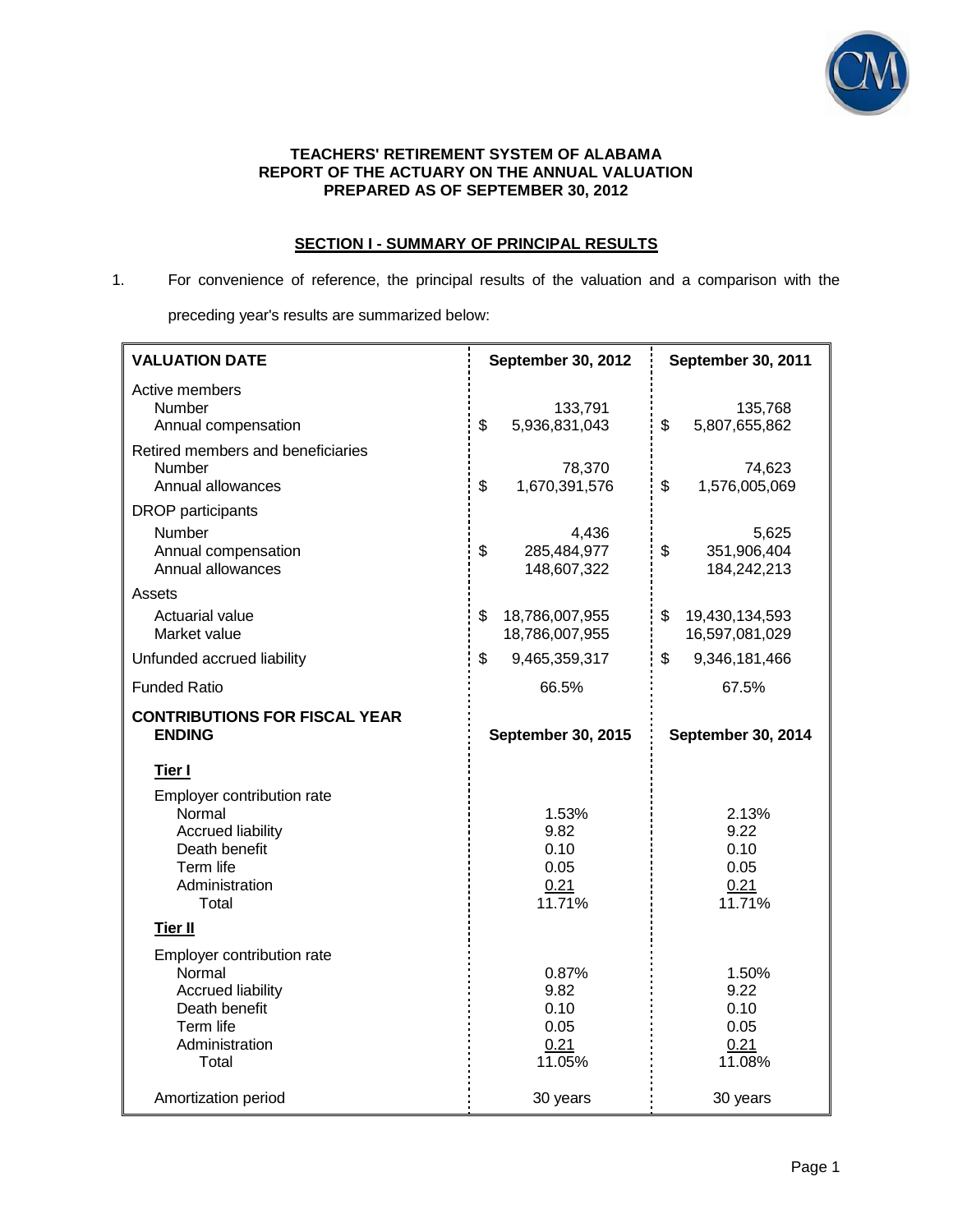

- 2. Comments on the valuation results as of September 30, 2012 are given in Section IV and further discussion of the contribution levels is set out in Section V.
- 3. Since the previous valuation, the Board has adopted a valuation interest rate smoothing methodology. Schedule D of this report shows the development of the smoothed interest rate. In addition, the actuarial value of assets was set equal to the market value of assets on September 30, 2012. Five-year smoothing of assets will commence again in future years. Schedule B shows the development of the actuarial value of assets. Schedule E of this report outlines the full set of actuarial assumptions and methods employed in the current valuation.
- 4. The System was amended to provide a new benefit structure for members initially joining the System on and after January 1, 2013 (Tier II). There are no Tier II members included in the valuation as of September 30, 2012. However, we have received data from the Retirement System for Tier II members who joined during the first four months of 2013 and have used this data to determine the Tier II employer contribution rates for the fiscal year ending September 30, 2015. Provisions of the System, as summarized in Schedule G, were taken into account in the current valuation. Section VI of this report shows the certification of the liquidation period used to determine the accrued liability contribution rate.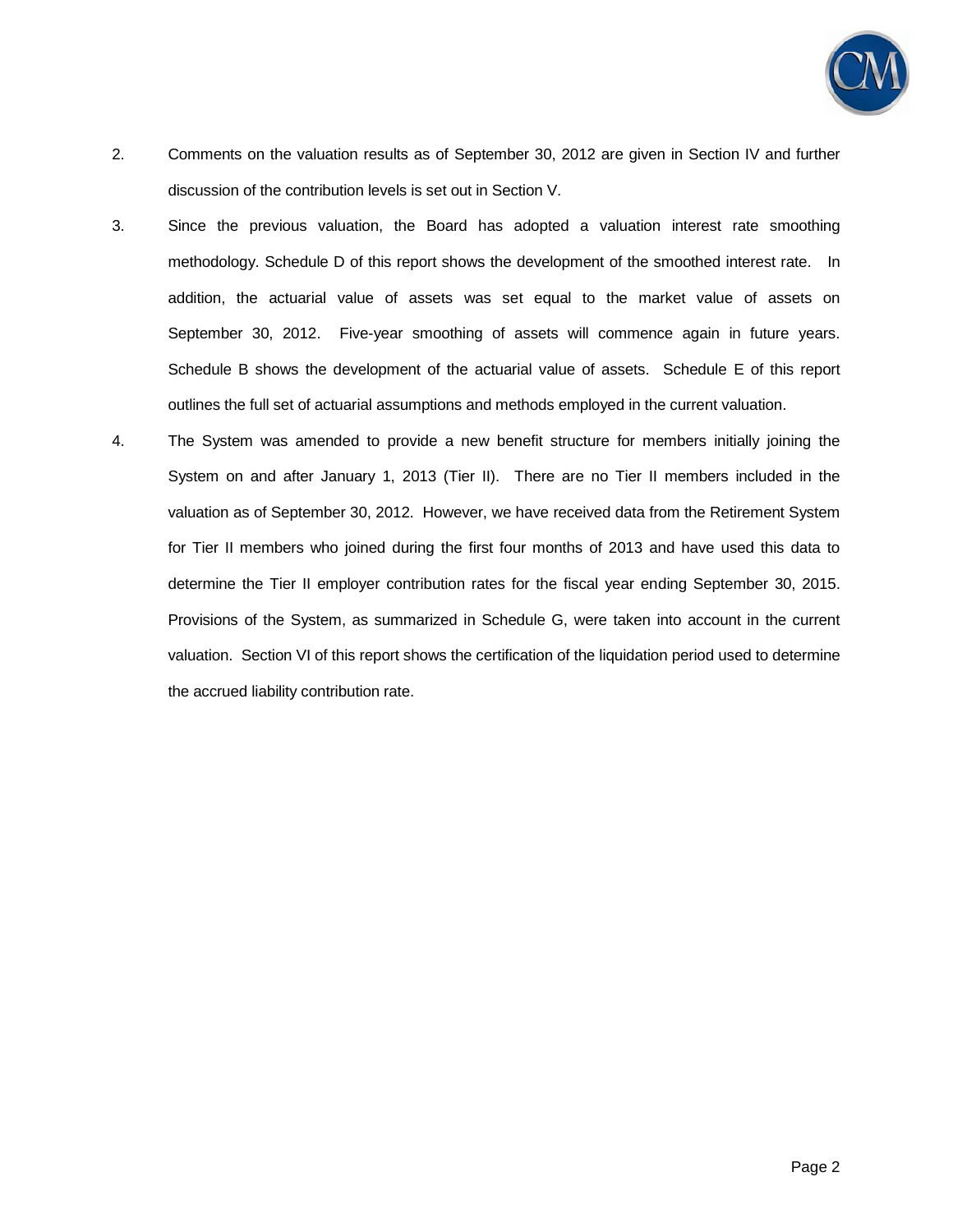

# **SECTION II - MEMBERSHIP**

1. The following table shows the number of active members and their annual compensation as of

September 30, 2012 on the basis of which the valuation was prepared.

#### **TABLE 1**

#### **THE NUMBER AND ANNUAL COMPENSATION OF ACTIVE MEMBERS AS OF SEPTEMBER 30, 2012**

| <b>GROUP</b> | <b>NUMBER</b> | <b>COMPENSATION*</b> |
|--------------|---------------|----------------------|
| Males        | 36,050        | 1,939,618,116<br>\$  |
| Females      | 97,741        | 3,997,212,927        |
| Total        | 133,791       | 5,936,831,043        |

\*In addition, there are 4,436 members with compensation of \$285,484,977 who are currently participating in the DROP. Employers of the Retirement System contribute on this payroll.

 The table reflects the active membership for whom complete valuation data were submitted. The results of the valuation include an estimated liability for an additional 18,568 inactive members.

2. The following table shows a six-year history of active member valuation data.

# **TABLE 2**

# **SCHEDULE OF ACTIVE MEMBER VALUATION DATA**

| <b>Valuation</b><br>Date | <b>Number</b> | Annual<br><b>Payroll</b> | Annual<br><b>Average Pay</b> | % Increase in<br><b>Average Pay</b> |
|--------------------------|---------------|--------------------------|------------------------------|-------------------------------------|
| 9/30/2012 <sup>1</sup>   | 133.791       | 5,936,831,043<br>- \$    | \$<br>44.374                 | 3.74%                               |
| $9/30/2011^2$            | 135,768       | 5,807,655,862            | 42.776                       | (0.12)                              |
| $9/30/2010^3$            | 136.290       | 5,836,902,762            | 42.827                       | (0.01)                              |
| 9/30/2009 <sup>4</sup>   | 137,935       | 5,908,098,156            | 42,832                       | 1.55                                |
| 9/30/2008 <sup>5</sup>   | 141,528       | 5,969,302,850            | 42.178                       | 6.55                                |
| $9/30/2007^6$            | 141,217       | 5,589,726,297            | 39.583                       | 7.41                                |

 $1$ In addition, there are 4,436 employees with annual compensation of \$285,484,977 who are currently participating in the DROP program. Employers of the Retirement System contribute on this payroll.

<sup>2</sup>In addition, there are 5,625 employees with annual compensation of \$351,906,404 who are currently participating in the DROP program. Employers of the Retirement System contribute on this payroll.

<sup>3</sup>In addition, there are 5,737 employees with annual compensation of \$346,301,313 who are currently participating in the DROP program. Employers of the Retirement System contribute on this payroll.

 $4$  In addition, there are 5,340 employees with annual compensation of \$328,823,442 who are currently participating in the DROP program. Employers of the Retirement System contribute on this payroll.

<sup>5</sup>In addition, there are 5,169 employees with annual compensation of \$325,038,414 who are currently participating in the DROP program. Employers of the Retirement System contribute on this payroll.

 $6$  In addition, there are 5,071 employees with annual compensation of \$308,045,402 who are currently participating in the DROP program. Employers of the Retirement System contribute on this payroll.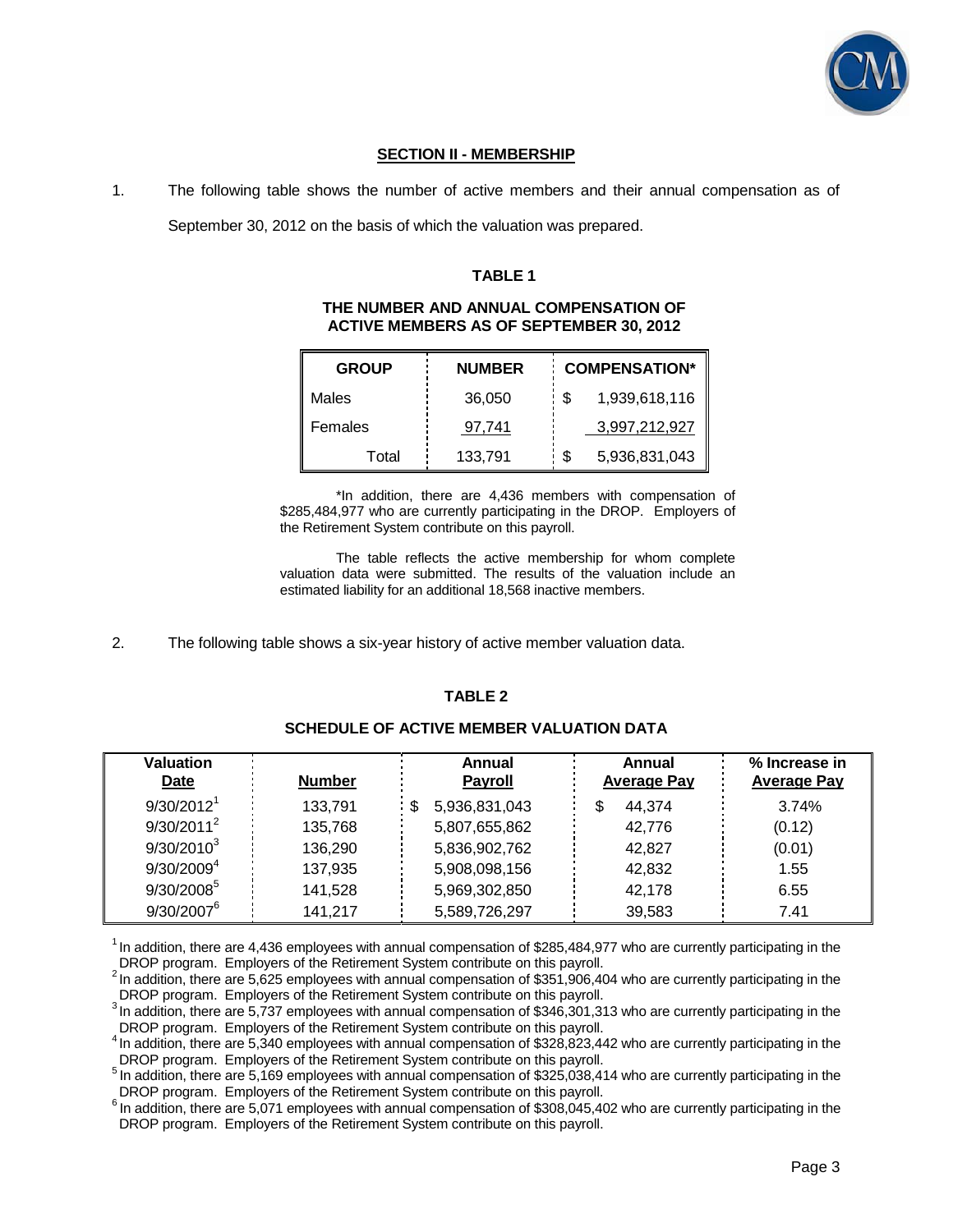

3. The following table shows the number and annual retirement allowances payable to retired members and their beneficiaries on the roll of the Retirement System as of the valuation date.

# **TABLE 3**

# **THE NUMBER AND ANNUAL RETIREMENT ALLOWANCES OF RETIRED MEMBERS AND BENEFICIARIES ON THE ROLL AS OF SEPTEMBER 30, 2012**

| <b>GROUP</b>                      | <b>NUMBER</b> | <b>ANNUAL</b><br><b>RETIREMENT</b><br><b>ALLOWANCES</b> |
|-----------------------------------|---------------|---------------------------------------------------------|
| <b>Service Retirements</b>        | 69,401        | \$1,559,204,771                                         |
| <b>Disability Retirements</b>     | 4,949         | 54,884,736                                              |
| Beneficiaries of Deceased Members | 4,020         | 56,302,069                                              |
| <b>DROP Participants</b>          | 4,436         | 148,607,322                                             |
| Total                             | 82,806        | \$1,818,998,898                                         |

4. Schedule H shows the distribution by age and service of the number and average annual compensation of active members included in the valuation and a distribution by age of the number and benefits of retired members and beneficiaries included in the valuation.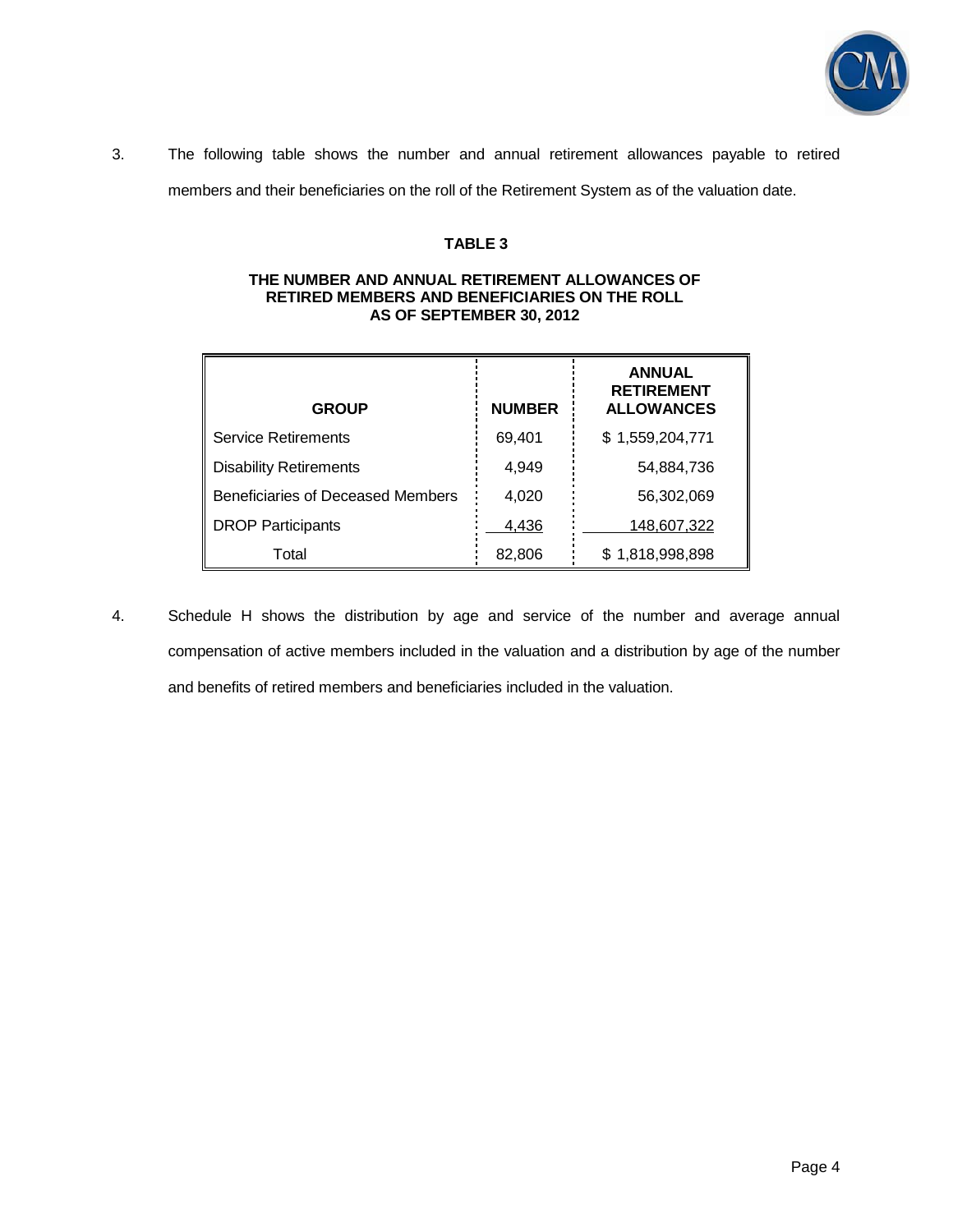

# **SECTION III - ASSETS**

1. The current retirement law provides for the maintenance of four funds for the purpose of recording the fiscal transactions of the System, namely, the Annuity Savings Fund, the Pension Accumulation

Fund, the Pre-Retirement Death Benefit Fund, and the Deferred Retirement Option Plan Fund.

# (a) Annuity Savings Fund

 The Annuity Savings Fund is the fund to which are credited all contributions made by members together with regular interest thereon. When a member retires or when a survivor allowance becomes payable the amount of the member's accumulated contributions are transferred from the Annuity Savings Fund to the Pension Accumulation Fund. The market value of assets credited to the Annuity Savings Fund on September 30, 2012, which represent the accumulated contributions of active members to that date, including interest, amounted to \$3,921,178,676.

(b) Pension Accumulation Fund

 The Pension Accumulation Fund is the fund to which are credited all contributions made by the employer, except those contributions made to the Pre-Retirement Death Benefit Fund which was created October 1, 1983. When a member retires or when a survivor allowance becomes payable, the pension is paid from this fund. In addition, the amount of the member's accumulated contributions is transferred from the Annuity Savings Fund to the Pension Accumulation Fund and the annuity is paid from this fund. On September 30, 2012 the market value of assets credited to this fund amounted to \$14,084,664,550.

(c) DROP Fund

 The DROP Fund is the fund to which are credited deferred retirement benefits on behalf of members who elect to participate in the DROP, together with regular interest thereon. In addition, member contributions while participating in the DROP, together with regular interest therein, are credited to the Fund. At the end of the DROP deferral period, the member receives the amount of the deferred retirement benefits and contributions plus interest in the member's DROP account. On September 30, 2012, the market value of assets credited to this Fund amounted to \$780,164,729.

(d) Pre-Retirement Death Benefit Fund

 The Pre-Retirement Death Benefit Fund is the fund to which are credited contributions made by the employer for the special pre-retirement death benefit which became effective October 1, 1983. On September 30, 2012, the market value of assets credited to this fund amounted to \$31,588,381. These assets are not included in the valuation and the liabilities associated with these death benefits are not included in the valuation.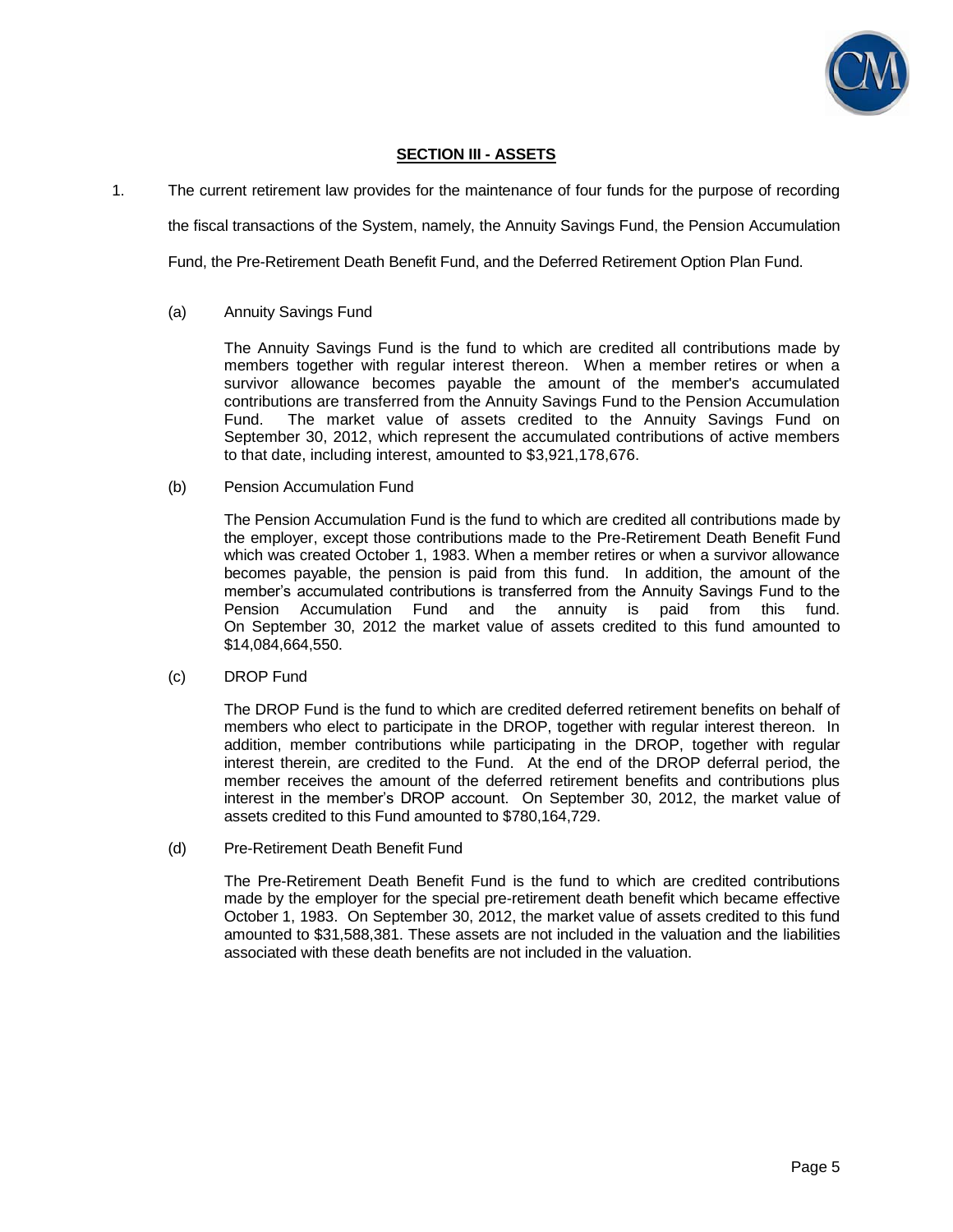

2. As of September 30, 2012 the total market value of assets reported exclusive of the Pre-Retirement

Death Benefit Fund amounted to \$18,786,007,955 as shown in the following table.

#### **TABLE 4**

#### **MARKET VALUE OF ASSETS BY FUND AS OF SEPTEMBER 30, 2012**

| <b>FUND</b>                                                           | <b>MARKET VALUE OF ASSETS</b>                  |  |  |
|-----------------------------------------------------------------------|------------------------------------------------|--|--|
| Annuity Savings Fund<br>Pension Accumulation Fund<br><b>DROP Fund</b> | 3,921,178,676<br>14,084,664,550<br>780.164.729 |  |  |
| Total Market Value of Assets                                          | 18,786,007,955                                 |  |  |

- 3. The five-year market related actuarial value of assets as of September 30, 2012 was \$18,522,304,015. However, the final actuarial value of the assets was set equal to the market value of assets as of September 30, 2012 with smoothing to commence in future years. Schedule B shows the development of the actuarial value of assets as of September 30, 2012.
- 4. Schedule C shows the receipts and disbursements of the System for the year preceding the valuation date and a reconciliation of the fund balances at market value.

#### **SECTION IV - COMMENTS ON VALUATION**

- 1. Schedule A of this report contains the valuation balance sheet which shows the present and prospective assets and liabilities of the System as of September 30, 2012.
- 2. The valuation balance sheet shows that the System has total prospective liabilities of \$32,370,319,333. Of this amount, \$17,085,972,066 is for the prospective benefits payable on account of present retired members, beneficiaries of deceased members, and DROP participants, \$512,008,774 is for the prospective benefits payable on account of present inactive members and \$14,772,338,493 is for the prospective benefits payable on account of present active members. Against these liabilities, the System has total actuarial value of assets, exclusive of the Pre-Retirement Death Benefit Fund, of \$18,786,007,955 as of September 30, 2012. The difference of \$13,584,311,378 between the total liabilities and the total actuarial value of assets represents the present value of contributions to be made in the future. Of this amount, \$3,409,956,441 is the present value of future contributions expected to be made by members to the Annuity Savings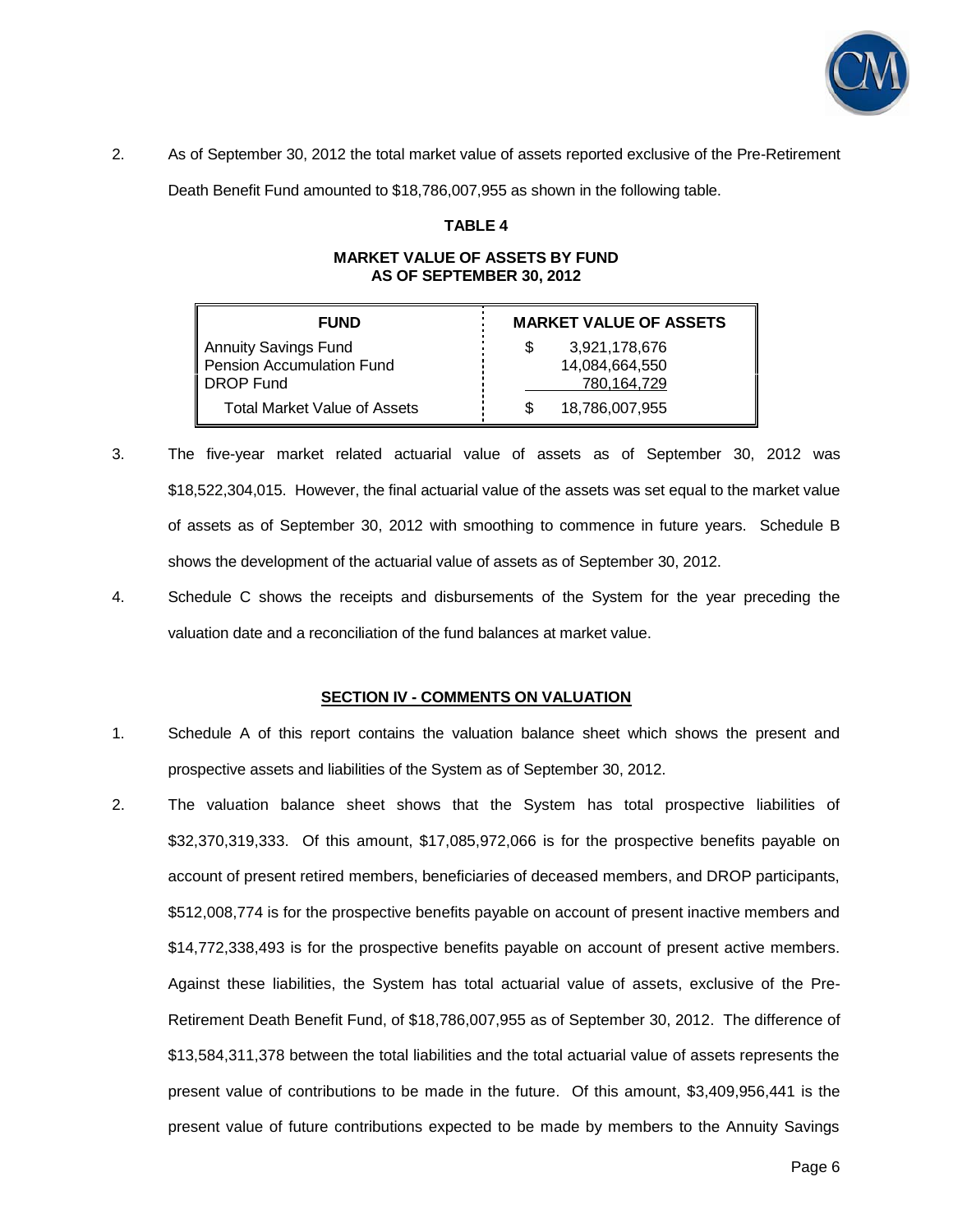

Fund, and the balance of \$10,174,354,937 represents the present value of future contributions payable by the employer.

- 3. The employer's regular contributions to the System consist of normal contributions and accrued liability contributions. The valuation indicates that employer normal contributions at the rate of 1.53% of payroll are required to provide the benefits of the System.
- 4. Prospective normal contributions at the rate of 1.53% have a present value of \$708,995,620. When this amount is subtracted from \$10,174,354,937 which is the present value of the total future contributions to be made by the employer, there remains \$9,465,359,317 as the amount of future accrued liability contributions. Accrued liability contributions of 9.82% of payroll are to be made toward amortizing the unfunded accrued liability. Annual accrued liability contributions at the rate of 9.82% of payroll will amortize the unfunded accrued liability within 30 years from the valuation date on the assumption that the aggregate amount of accrued liability contribution will increase by 3.25% each year. However, if the amortization period continues to be set at 30 years each year, the unfunded accrued liability will never be fully amortized.
- 5. A contribution of 0.10% is required to meet the cost of the pre-retirement death benefit program this year. The assets and liabilities of this program are not included in the valuation. A contribution of 0.05% is required to meet the cost of group term-life insurance premiums. The assets and liabilities of this program are not included in the valuation.
- 6. An additional contribution of 0.21% of payroll is required to cover the expenses of administering the System.

#### **SECTION V - CONTRIBUTIONS PAYABLE BY EMPLOYER**

- 1. The retirement law provides that the employer contributions are to be paid from the same source from which employees' salaries are paid.
- 2. On the basis of the actuarial valuation prepared as of September 30, 2012 it is recommended that the employer make contributions at the following rates beginning October 1, 2014: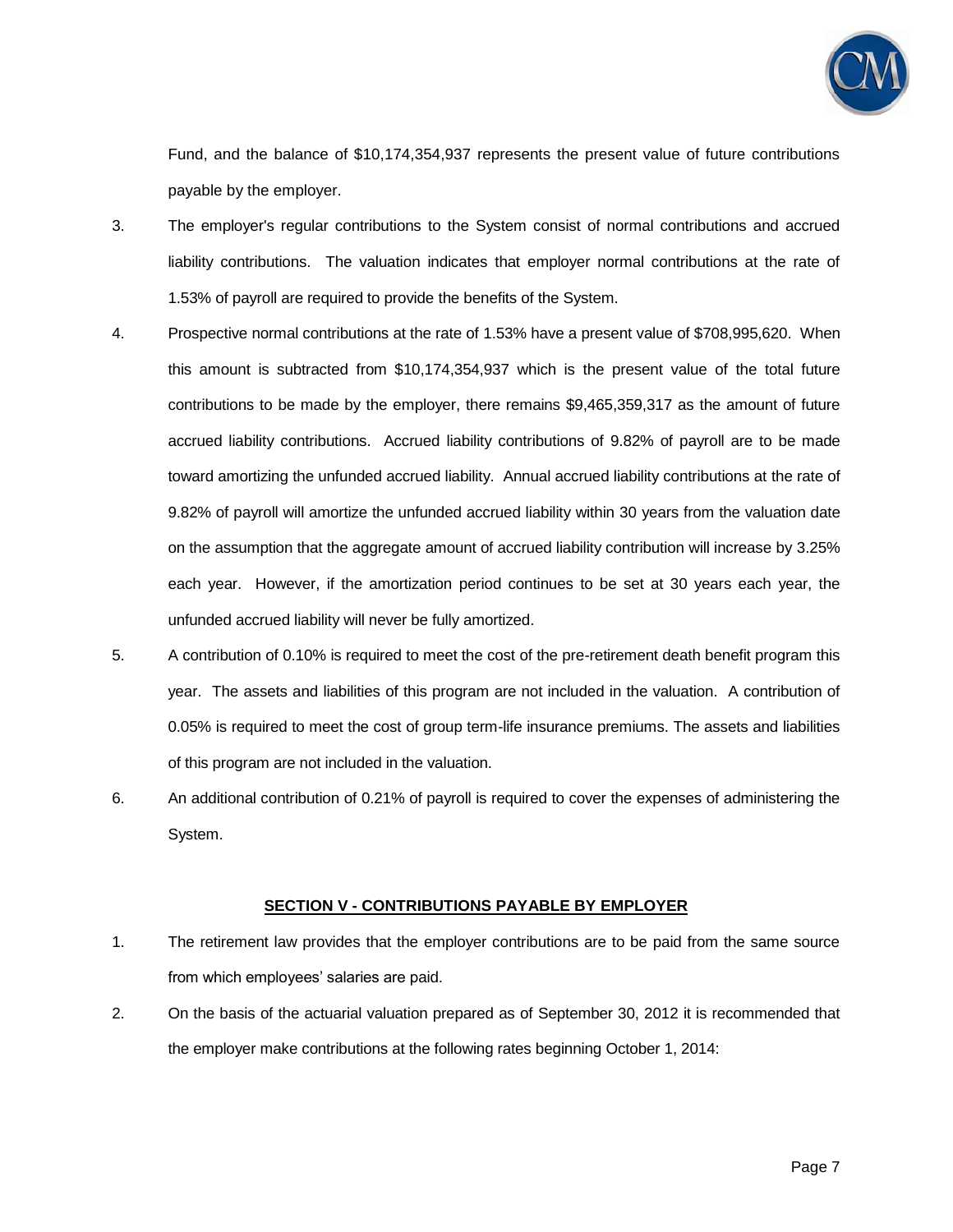

# **TABLE 5**

| <b>FISCAL YEAR ENDING</b><br><b>SEPTEMBER 30, 2015</b> |                |  |
|--------------------------------------------------------|----------------|--|
| Tier I                                                 | <b>Tier II</b> |  |
| 1.53%                                                  | 0.87%          |  |
| 9.82                                                   | 9.82           |  |
| 0.10                                                   | 0.10           |  |
| 0.05                                                   | 0.05           |  |
| 0.21                                                   | 0.21           |  |
| 11.71%                                                 | 11.05%         |  |
|                                                        |                |  |

# **EMPLOYER CONTRIBUTION RATES AS A PERCENTAGE OF MEMBERS' COMPENSATION\***

\* All members initially joining the System on and after January 1, 2013 will be Tier II members. There is no data available as of September 30, 2012 for these Tier II members. The Tier II contribution rates shown above were determined based on Tier II hires during the first 4 months of 2013.

3. Contributions at the above rates of payroll are also recommended for payment by the Alabama High School Athletic Association. The following table shows the rates to be paid by special units of the System in addition to the rates shown above and the fiscal year through which these additional rates are required to be paid. These additional rates were determined based on the liabilities for the prior service of members at the time the unit joined the System, amortized over a fixed number of years.

#### **TABLE 6**

#### **UNIT ADDITIONAL EMPLOYER RATE THROUGH FISCAL YEAR ENDING SEPTEMBER 30** Alabama State Employees Association **2.66%** 2.66% 2015 Developing Alabama Youth Foundation 2.74 2.74 2017 Alabama Congress of Parents and Teachers 2.15 2.15 2020

#### **ADDITIONAL RATES REQUIRED FOR SPECIAL UNITS OF THE SYSTEM**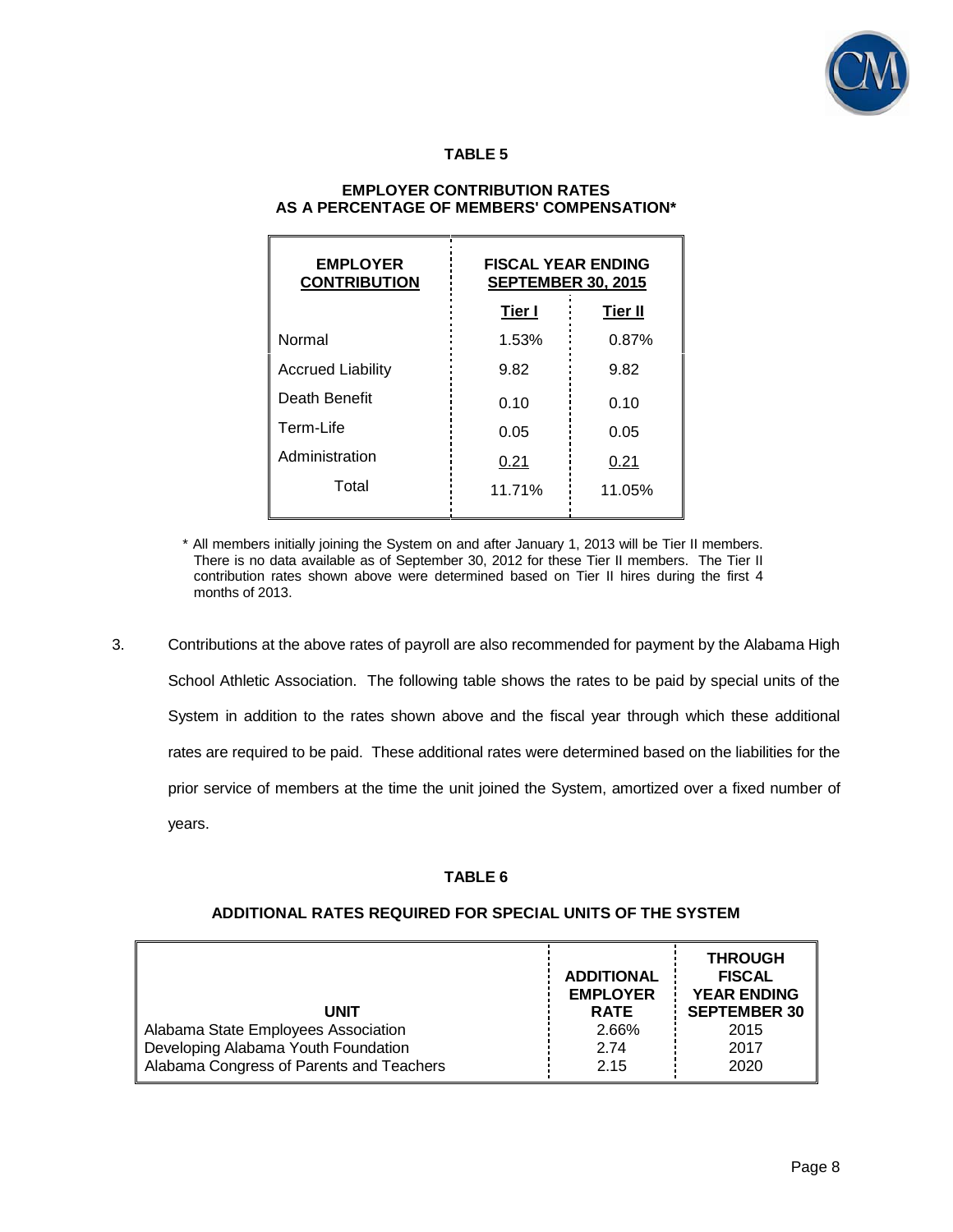

# **SECTION VI – ANNUAL ACTUARIAL CERTIFICATION**

The following is the annual actuarial certification to the Teachers' Retirement System of Alabama required by Act 2000-732.

1. We hereby certify that there has been no change since the previous valuation in the liquidation period of 30 years used to determine the accrued liability contribution rate of 9.82% as part of the total rate of 11.71% to be paid by employers to the Teachers' Retirement System of Alabama.

Und Mulikel

**Signed** 

Edward A. Macdonald, ASA, FCA, MAAA President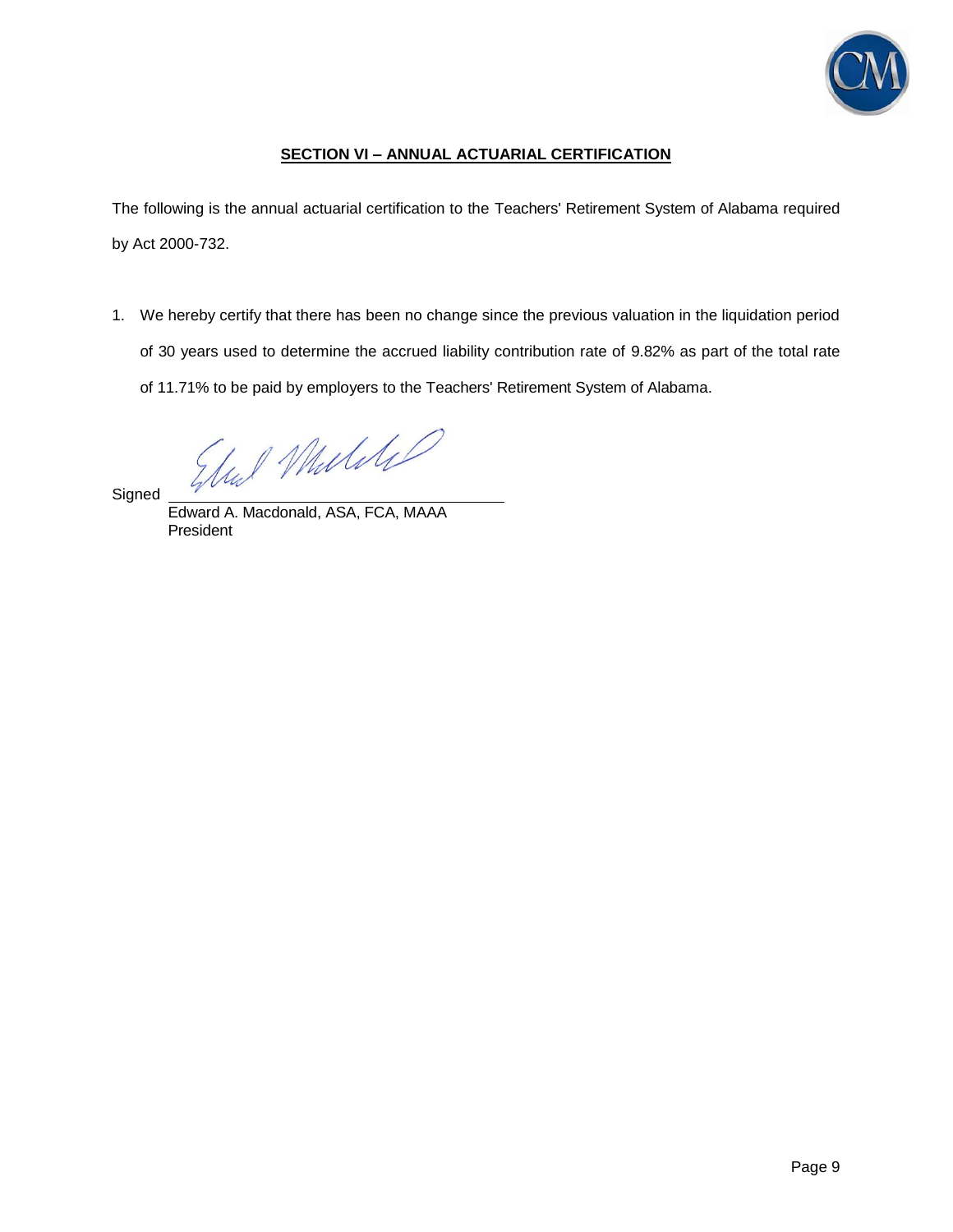

# **SECTION VII – ANALYSIS OF FINANCIAL EXPERIENCE**

The following table shows the estimated gain or loss from various factors that resulted in an increase of \$119,177,851 in the unfunded accrued liability from \$9,346,181,466 to \$9,465,359,317 during the year ending September 30, 2012. The most significant item contributing to the increase of \$0.1 billion in the unfunded accrued liability was a \$1.6 billion loss due to a less than expected investment return on the actuarial value of assets. This was offset by a gain of \$1.4 billion due to the adoption of a valuation interest rate smoothing methodology and a gain of \$0.3 billion due to resetting the assets to market value.

| <b>ITEM</b>                                                                                                                                                                                                                          | <b>AMOUNT OF</b><br><b>INCREASE/</b><br>(DECREASE)                                            |
|--------------------------------------------------------------------------------------------------------------------------------------------------------------------------------------------------------------------------------------|-----------------------------------------------------------------------------------------------|
| Interest (8.00%) added to previous unfunded accrued liability                                                                                                                                                                        | \$<br>747.7                                                                                   |
| Accrued liability contribution*                                                                                                                                                                                                      | (517.1)                                                                                       |
| Experience:<br>Valuation asset growth<br>Pensioners' mortality<br>Turnover and retirements<br>New entrants<br>Salary increases<br>Method changes<br>Amendments<br><b>Interest Smoothing</b><br>Data changes<br>Miscellaneous changes | 1,635.6<br>(18.5)<br>31.8<br>38.7<br>(174.5)<br>(263.7)<br>0.0<br>(1, 374.2)<br>(4.0)<br>17.4 |
| Total                                                                                                                                                                                                                                | \$<br>119.2                                                                                   |

**ANALYSIS OF FINANCIAL EXPERIENCE**

(in millions of dollars)

\*Equal to the total contributions made to the System less the normal cost for the year adjusted for interest to September 30, 2012 ((\$1,053,305,036 x 1.04) – (\$535,455,433 x 1.08)).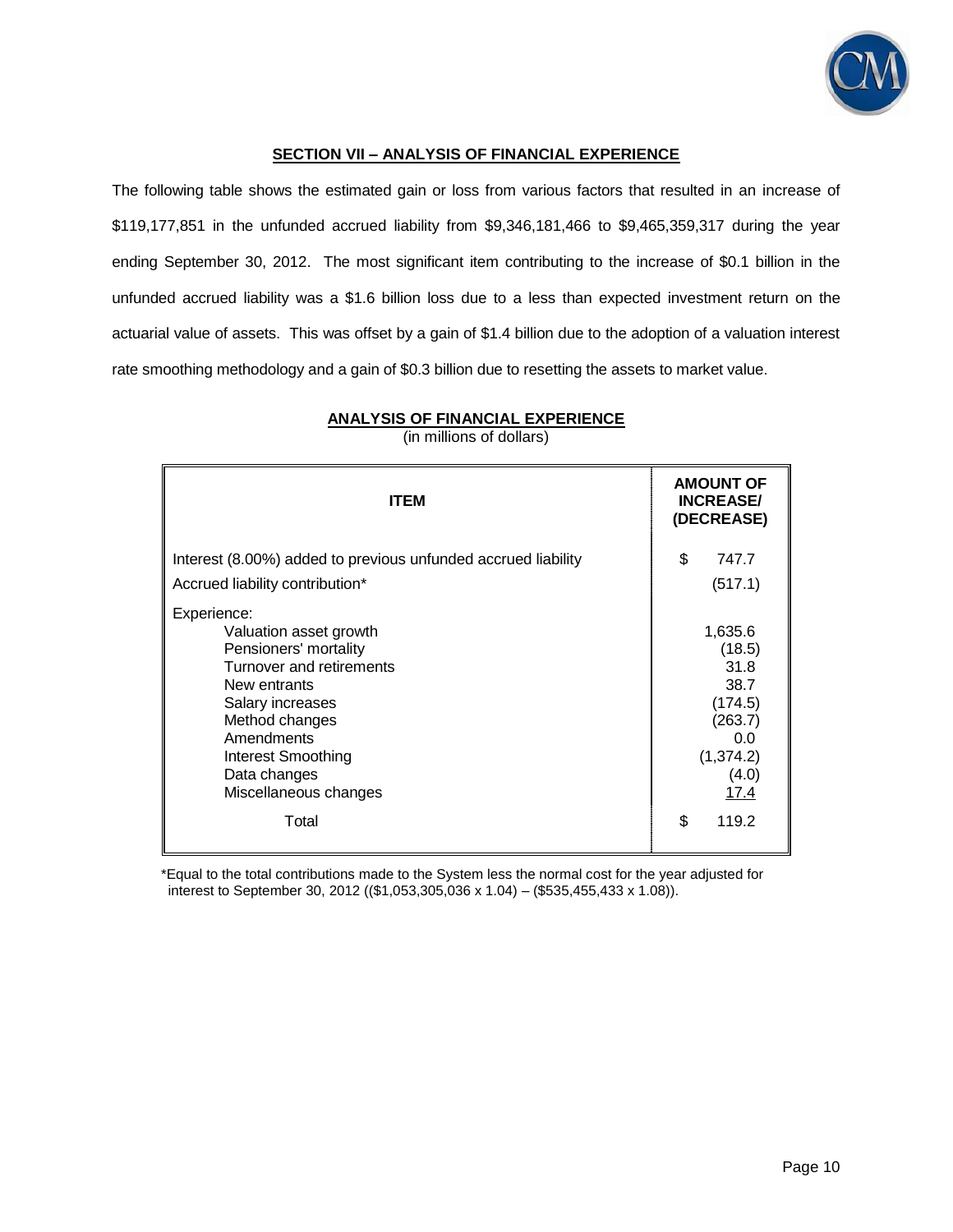

# **SECTION VIII - ACCOUNTING INFORMATION**

1. Governmental Accounting Standards Board Statements 25 and 27 set forth certain items of required supplementary information to be disclosed in the financial statements of the System and the employer. One such item is a distribution of the number of employees by type of membership, as follows:

| <b>GROUP</b>                                                                | <b>NUMBER</b> |
|-----------------------------------------------------------------------------|---------------|
| Retirees and beneficiaries currently<br>receiving benefits                  | 78,370        |
| <b>DROP</b> participants                                                    | 4,436         |
| Terminated employees entitled to<br>benefits but not yet receiving benefits | 18,568        |
| Active members                                                              | 133,791       |
| Total                                                                       | 235,165       |

# **NUMBER OF ACTIVE AND RETIRED MEMBERS AS OF SEPTEMBER 30, 2012**

2. Another such item is the schedule of funding progress as shown below.

# **SCHEDULE OF FUNDING PROGRESS**

(Dollar amounts in thousands)

| <b>Actuarial</b><br><b>Valuation</b><br>Date | <b>Actuarial</b><br>Value of<br><b>Assets</b><br><u>( a )</u> | <b>Actuarial Accrued</b><br><b>Liability (AAL)</b><br><b>Entry Age</b><br>( b ) | Unfunded<br><b>AAL</b><br>(UAAL)<br>(b-a) | <b>Funded</b><br>Ratio<br><u>(a/b)</u> | Covered<br><b>Payroll</b><br><u>(c)</u> | UAAL as a<br>Percentage of<br><b>Covered Payroll</b><br>$((b-a)/c)$ |
|----------------------------------------------|---------------------------------------------------------------|---------------------------------------------------------------------------------|-------------------------------------------|----------------------------------------|-----------------------------------------|---------------------------------------------------------------------|
| 9/30/2007                                    | \$20,650,916                                                  | \$25,971,534                                                                    | \$5,320,618                               | 79.5%                                  | $$6,310,616$ <sup>1</sup>               | 84.3%                                                               |
| 9/30/2008                                    | 20,812,477                                                    | 26,804,117                                                                      | 5,991,640                                 | 77.6                                   | 6,294,341                               | 95.2                                                                |
| 9/30/2009                                    | 20,582,348                                                    | 27,537,400                                                                      | 6,955,052                                 | 74.7                                   | 6,236,922                               | 111.5                                                               |
| 9/30/2010                                    | 20,132,779                                                    | 28,299,523                                                                      | 8,166,744                                 | 71.1                                   | 6,183,204                               | 132.1                                                               |
| $9/30/2011^2$                                | 19,430,135                                                    | 28,776,316                                                                      | 9,346,181                                 | 67.5                                   | 6,159,562                               | 151.7                                                               |
| $9/30/2012^3$                                | 18,786,008                                                    | 28,251,367                                                                      | 9,465,359                                 | 66.5                                   | 6,222,316                               | 152.1                                                               |

<sup>1</sup>Includes pay increase granted under Act 2007-296.

<sup>2</sup>Reflects changes in assumptions.

<sup>3</sup>Reflects changes in methods.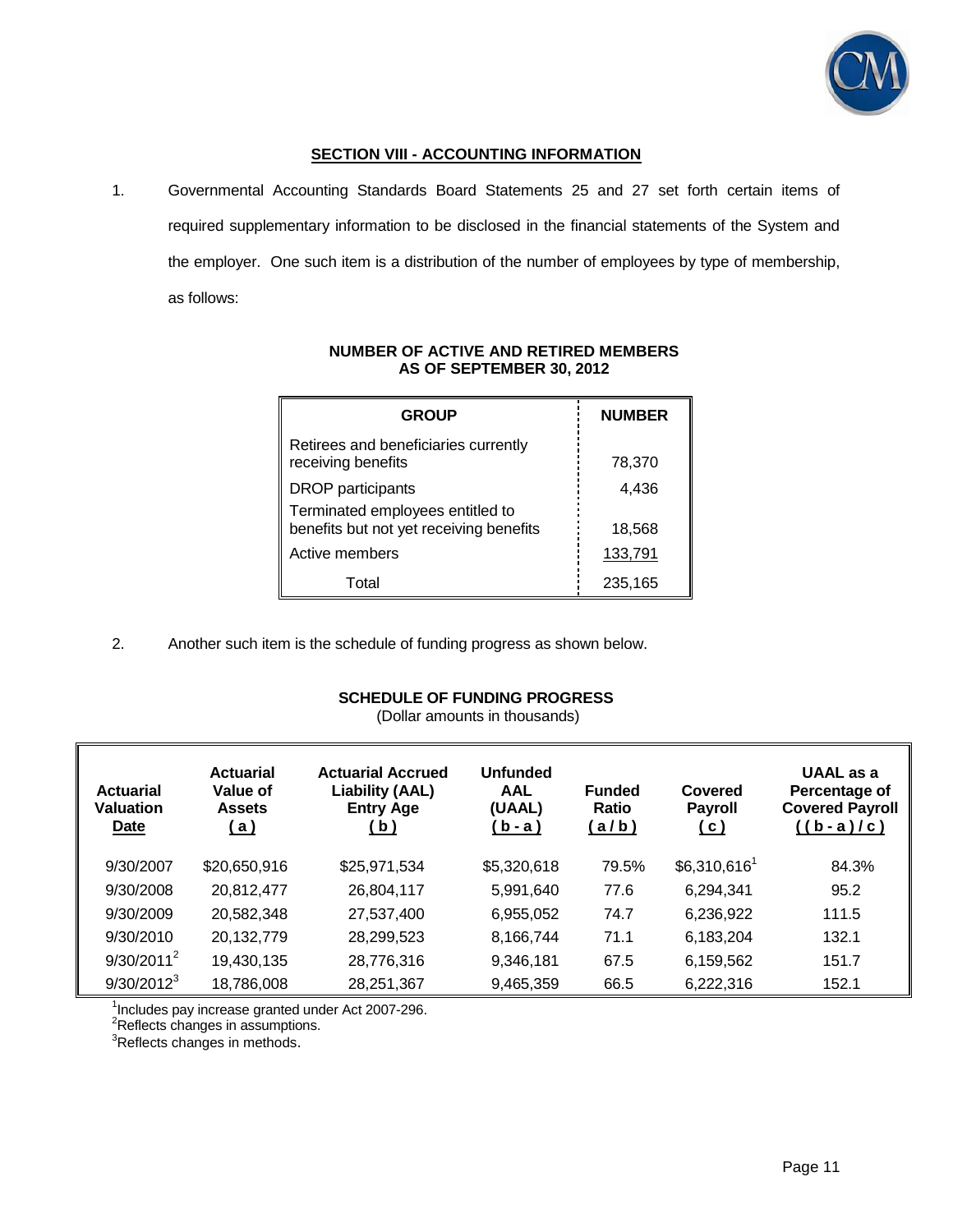

3. The information presented in the required supplementary schedules was determined as part of the actuarial valuation at September 30, 2012. Additional information as of the latest actuarial valuation follows.

| Valuation date                          | 09/30/2012                      |  |
|-----------------------------------------|---------------------------------|--|
| Actuarial cost method                   | Entry Age Normal                |  |
| Amortization method                     | Level percent open              |  |
| Remaining amortization period           | 30 years                        |  |
| Asset valuation method                  | Five-year market related value* |  |
| Actuarial assumptions:                  |                                 |  |
| Ultimate Investment Rate of<br>Return** | 8.00%                           |  |
| Projected salary<br>increases**         | $3.50 - 8.25%$                  |  |
| Cost-of-living adjustments              | None                            |  |
| **Includes price inflation at           | 3.00%                           |  |

\*Actuarial value of assets was set equal to the market value of assets on September 30, 2012. Smoothing will commence again in future years.

# **TREND INFORMATION**

(\$ in 1,000's)

| <b>Period</b><br><b>Ending</b> | Annual<br><b>Pension</b><br>Cost<br>(APC) | Percentage<br>Οf<br><b>APC</b><br><b>Contributed</b> | <b>Net</b><br><b>Pension</b><br>Obligation<br>(NPO) |
|--------------------------------|-------------------------------------------|------------------------------------------------------|-----------------------------------------------------|
| September 30, 2010             | \$753,213                                 | 100%                                                 | \$0                                                 |
| September 30, 2011             | 755,944                                   | 100                                                  | 0                                                   |
| September 30, 2012             | 594,771                                   | 100                                                  | 0                                                   |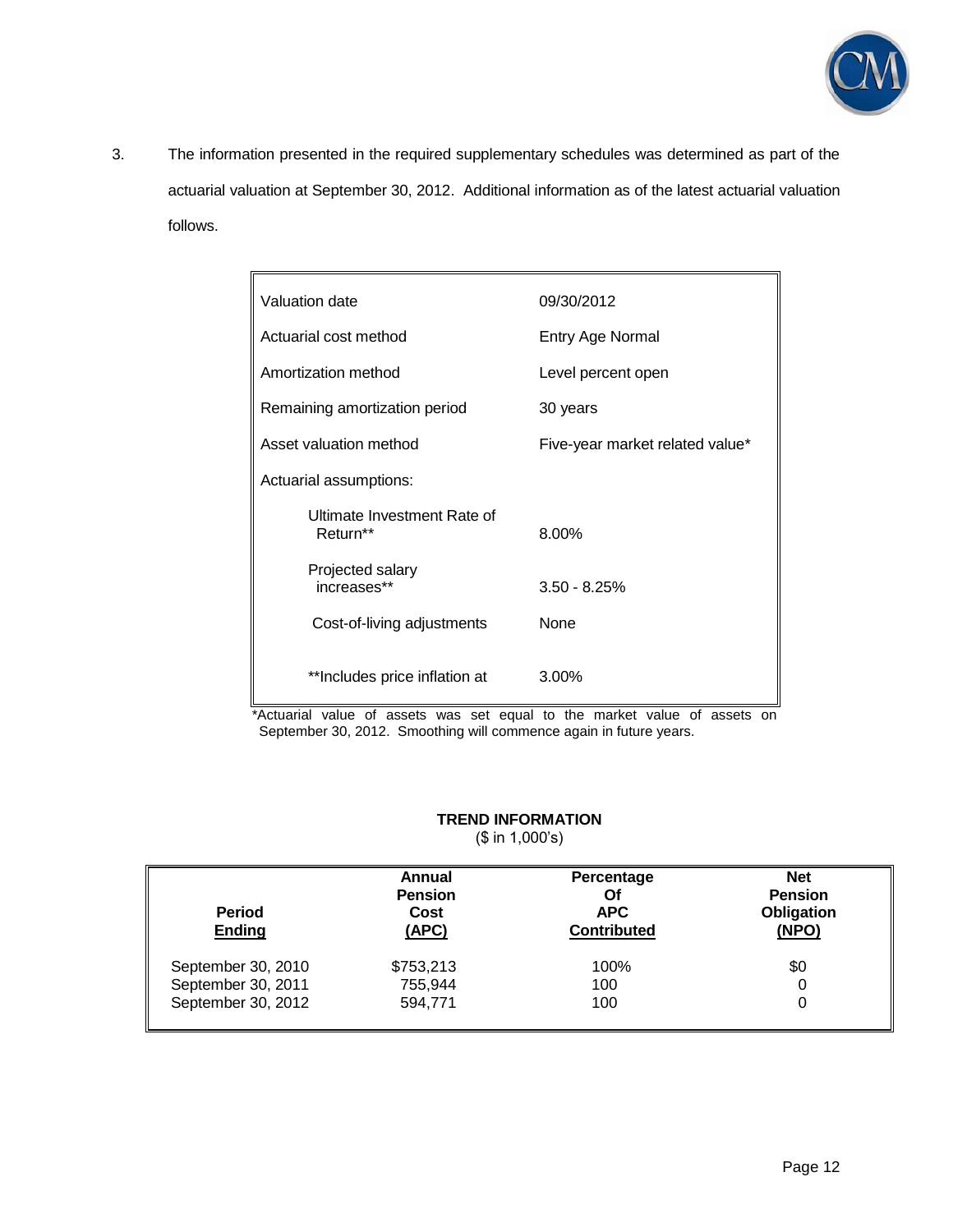

# **SCHEDULE A**

# **VALUATION BALANCE SHEET SHOWING THE PRESENT AND PROSPECTIVE ASSETS AND LIABILITIES OF THE TEACHERS' RETIREMENT SYSTEM OF ALABAMA AS OF SEPTEMBER 30, 2012**

|                                                                                                                                                                                                                                                                                 |          | September 30, 2012                                                           |
|---------------------------------------------------------------------------------------------------------------------------------------------------------------------------------------------------------------------------------------------------------------------------------|----------|------------------------------------------------------------------------------|
| ASSETS                                                                                                                                                                                                                                                                          |          |                                                                              |
| <b>Actuarial Value of Assets</b>                                                                                                                                                                                                                                                | \$       | 18,786,007,955                                                               |
| Present value of future members' contributions to the<br><b>Annuity Savings Fund</b>                                                                                                                                                                                            | \$       | 3,409,956,441                                                                |
| Present value of future employer contributions to the<br><b>Pension Accumulation Fund</b>                                                                                                                                                                                       |          |                                                                              |
| Normal contributions<br>Unfunded accrued liability contributions                                                                                                                                                                                                                | \$       | 708,995,620<br>9,465,359,317                                                 |
| Total prospective employer contributions                                                                                                                                                                                                                                        | \$       | 10,174,354,937                                                               |
| <b>Total Assets</b>                                                                                                                                                                                                                                                             | \$       | 32,370,319,333                                                               |
| <b>LIABILITIES</b>                                                                                                                                                                                                                                                              |          |                                                                              |
| Present value of benefits payable on account of<br>retired members, beneficiaries of deceased members<br>now drawing retirement allowances, and DROP<br>participants<br><b>Service Retirements</b><br><b>Disability Retirements</b><br><b>Beneficiaries of Deceased Members</b> | \$       | 15,417,915,060<br>451,961,456<br>435,930,821                                 |
| <b>DROP Participant Accounts</b><br>Total                                                                                                                                                                                                                                       | \$       | 780,164,729<br>17,085,972,066                                                |
| <b>Inactive Members</b>                                                                                                                                                                                                                                                         | \$       | 512,008,774                                                                  |
| Present value of prospective benefits payable on<br>account of present active members:<br>Service retirement allowances<br>Disability retirement allowances<br><b>Death Benefits</b><br><b>Termination Benefits</b><br>Total                                                    | \$<br>\$ | 13,241,643,302<br>540,944,010<br>91,519,391<br>898,231,790<br>14,772,338,493 |
| <b>Total Liabilities</b>                                                                                                                                                                                                                                                        | \$       | 32,370,319,333                                                               |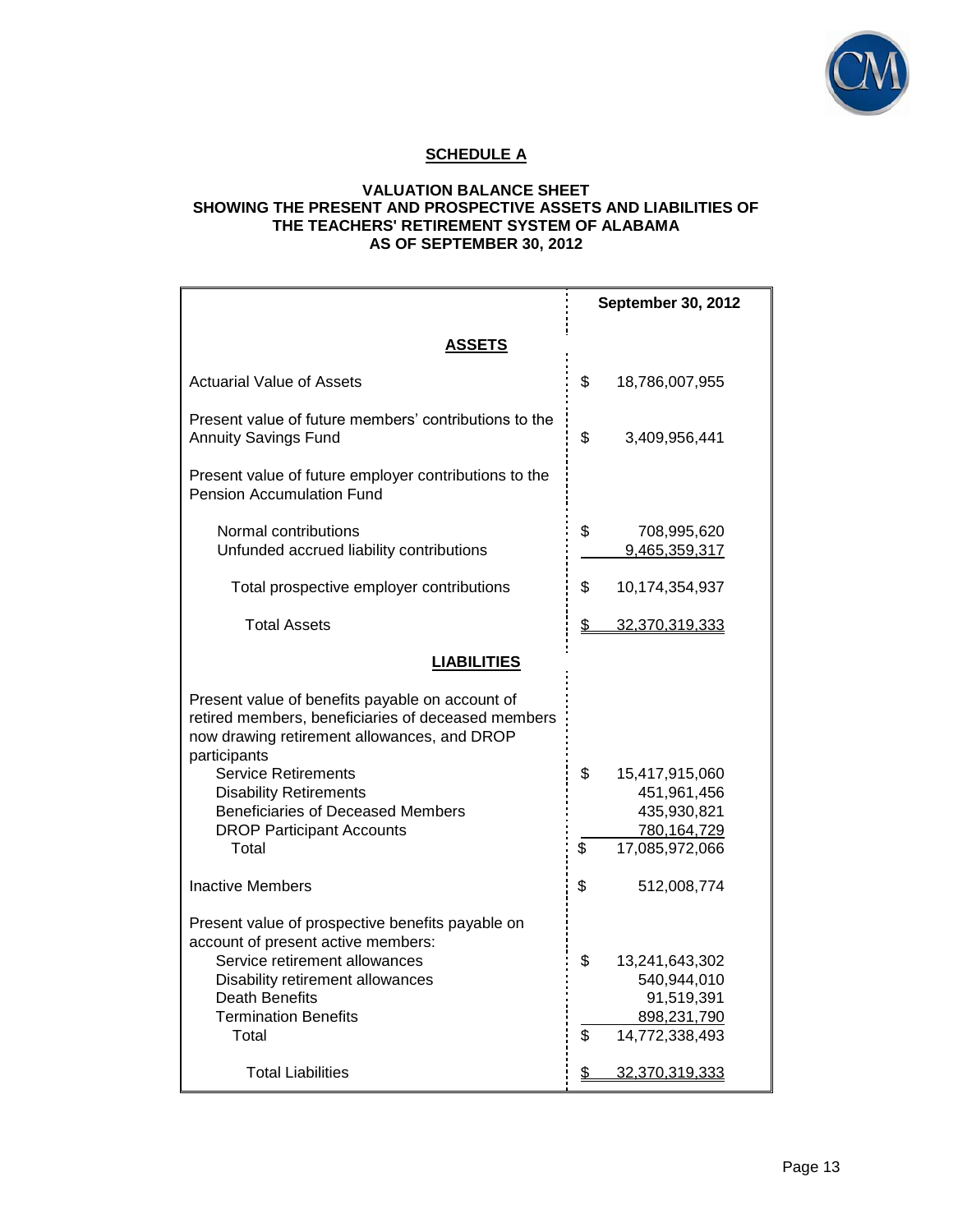

# **SCHEDULE A (continued)**

# **SOLVENCY TEST (\$1000's)**

|                          | <b>Aggregate Accrued Liabilities For</b>               |                                                        |                                                                       | <b>Portion of Accrued Liabilities</b><br><b>Covered by Reported Asset</b> |      |     |         |
|--------------------------|--------------------------------------------------------|--------------------------------------------------------|-----------------------------------------------------------------------|---------------------------------------------------------------------------|------|-----|---------|
| <b>Valuation</b><br>Date | (1)<br><b>Active</b><br>Member<br><b>Contributions</b> | (2)<br><b>Retirants</b><br>and<br><b>Beneficiaries</b> | (3)<br><b>Active Members</b><br>(Employer<br><b>Financed Portion)</b> | <b>Reported</b><br><b>Assets</b>                                          | (1)  | (2) | (3)     |
| 9/30/2012 <sup>1</sup>   | \$3.921.179                                            | \$17.085.972                                           | \$7,244,216                                                           | \$18,786,008                                                              | 100% | 87% | $0.0\%$ |
| $9/30/2011^2$            | 3.620.301                                              | 17.245.088                                             | 7.910.927                                                             | 19.430.135                                                                | 100  | 92  | 0.0     |
| 9/30/2010                | 3.498.959                                              | 16.083.293                                             | 8.717.271                                                             | 20.132.779                                                                | 100  | 100 | 6.3     |
| 9/30/2009                | 3.233.664                                              | 15.328.508                                             | 8.975.228                                                             | 20.582.348                                                                | 100  | 100 | 22.5    |
| 9/30/2008                | 3,153,859                                              | 14,678,975                                             | 8,971,283                                                             | 20.812.477                                                                | 100  | 100 | 33.2    |
| $9/30/2007^3$            | 3,038,296                                              | 14,048,525                                             | 8,884,713                                                             | 20.650.916                                                                | 100  | 100 | 40.1    |

 $^1$  Reflects changes in methods.<br>  $^2$  Reflects changes in actuarial assumptions<br>  $^3$  Reflects pay increase payable under Act 2007-296.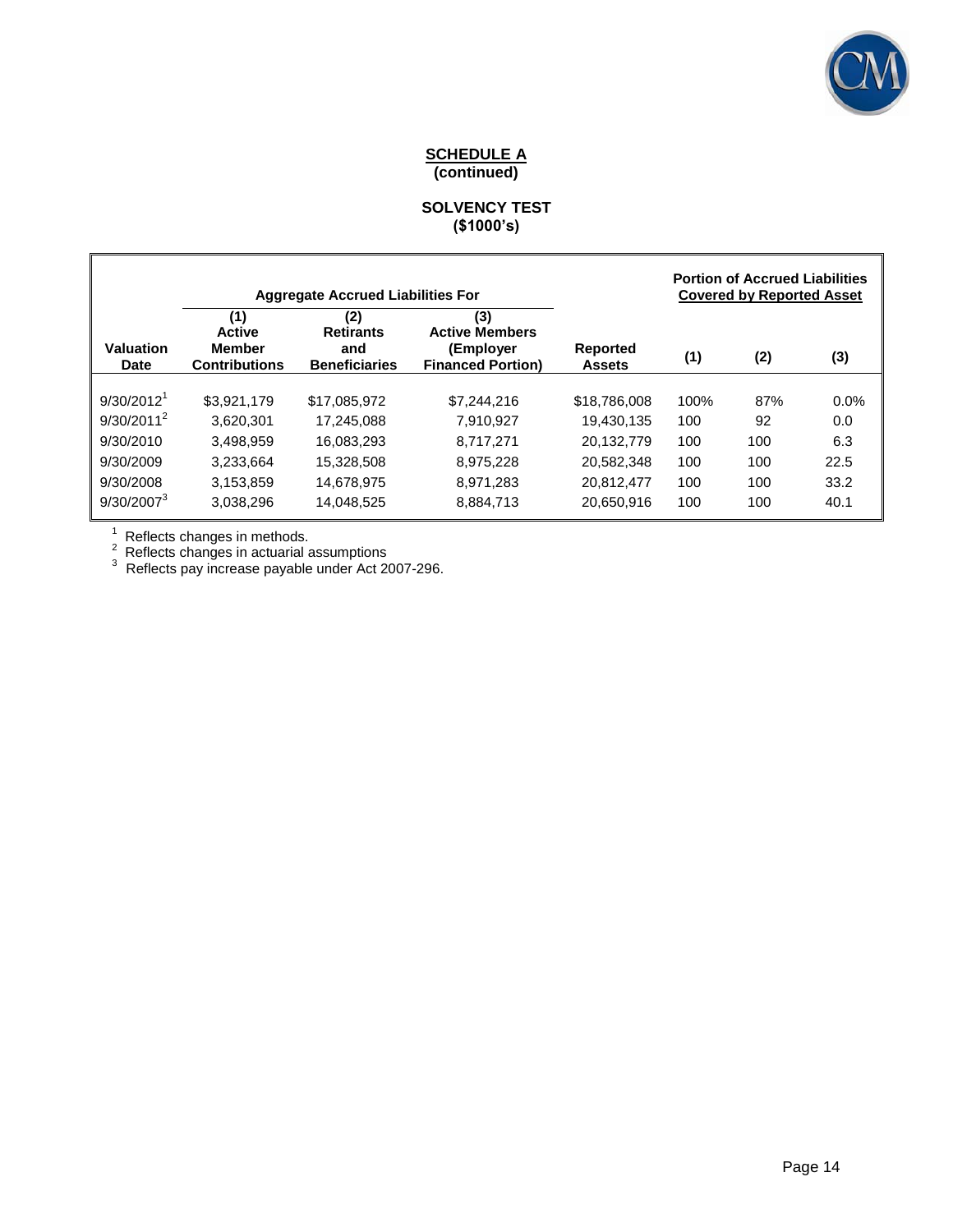

# **SCHEDULE B**

# **DEVELOPMENT OF SEPTEMBER 30, 2012 ACTUARIAL VALUE OF ASSETS**

| (1)  | Actuarial Value of Assets on September 30, 2011                                                                                                                                                                                                                                          | \$<br>19,430,134,593                                                                                  |
|------|------------------------------------------------------------------------------------------------------------------------------------------------------------------------------------------------------------------------------------------------------------------------------------------|-------------------------------------------------------------------------------------------------------|
| (2)  | Market Value of Assets on September 30, 2012                                                                                                                                                                                                                                             | 18,786,007,955                                                                                        |
| (3)  | Market Value of Assets on September 30, 2011                                                                                                                                                                                                                                             | 16,597,081,029                                                                                        |
| (4)  | Net Cash Flow During the Fiscal Year<br>Contributions<br>a.<br>b. Benefit Payments<br>c. Administrative Expenses<br>d. Investment Expenses<br>Net Cash Flow: (a. - b. - c. - d.)<br>$e_{1}$                                                                                              | 1,053,305,036<br>1,845,421,409<br>2,703,050<br>14,572,983<br>(809, 392, 406)                          |
| (5)  | Actual Investment Return ((2) - (3) - (4)e.)                                                                                                                                                                                                                                             | 2,998,319,332                                                                                         |
| (6)  | Assumed Rate of Return on Assets                                                                                                                                                                                                                                                         | 8.00%                                                                                                 |
| (7)  | Amount for Immediate Recognition<br>$((3) * (6)) + (((4)a. - (4)b. -(4)c.) * .5 * (6)) + (4)d.$                                                                                                                                                                                          | 1,310,546,688                                                                                         |
| (8)  | Investment Gain/(Loss) for the Fiscal Year ((5) - (7))                                                                                                                                                                                                                                   | 1,687,772,644                                                                                         |
| (9)  | Phased-In Recognition of Investment Gain/(Loss)<br>Current Fiscal Year: (.2 * (8))<br>a.<br>Prior Fiscal Year<br>b.<br>Second Prior Fiscal Year<br>$C_{-}$<br>d. Third Prior Fiscal Year<br>e. Fourth Prior Fiscal Year<br>Total Recognized Investment Gain/(Loss) for Fiscal Year<br>f. | 337,554,529<br>(194, 678, 909)<br>38,368,608<br>(579, 214, 666)<br>(1,011,014,422)<br>(1,408,984,860) |
| (10) | Actuarial Value of Assets on September 30, 2012<br>$((1) + (4)e. + (7) + (9)f.)$                                                                                                                                                                                                         | \$<br>18,522,304,015                                                                                  |
| (11) | Final Actuarial Value of Assets on September 30, 2012*                                                                                                                                                                                                                                   | \$<br>18,786,007,955                                                                                  |
|      |                                                                                                                                                                                                                                                                                          |                                                                                                       |
|      |                                                                                                                                                                                                                                                                                          |                                                                                                       |

| Date      | Investment      | Amount          | Remaining Balance as of |
|-----------|-----------------|-----------------|-------------------------|
|           | Gain/(Loss)     | Recognized      | September 30, 2012*     |
| 9/30/2012 | \$1,687,772,644 | \$337,554,529   | \$0                     |
| 9/30/2011 | (973, 394, 546) | (194, 678, 909) | 0                       |
| 9/30/2010 | 191,843,041     | 38,368,608      | 0                       |
| 9/30/2009 | (2,896,073,330) | (579, 214, 666) | 0                       |
| 9/30/2008 | (5,055,072,108) | (1,011,014,422) | 0                       |

\*Actuarial value of assets was set equal to market value on September 30, 2012. Smoothing will commence again in future years.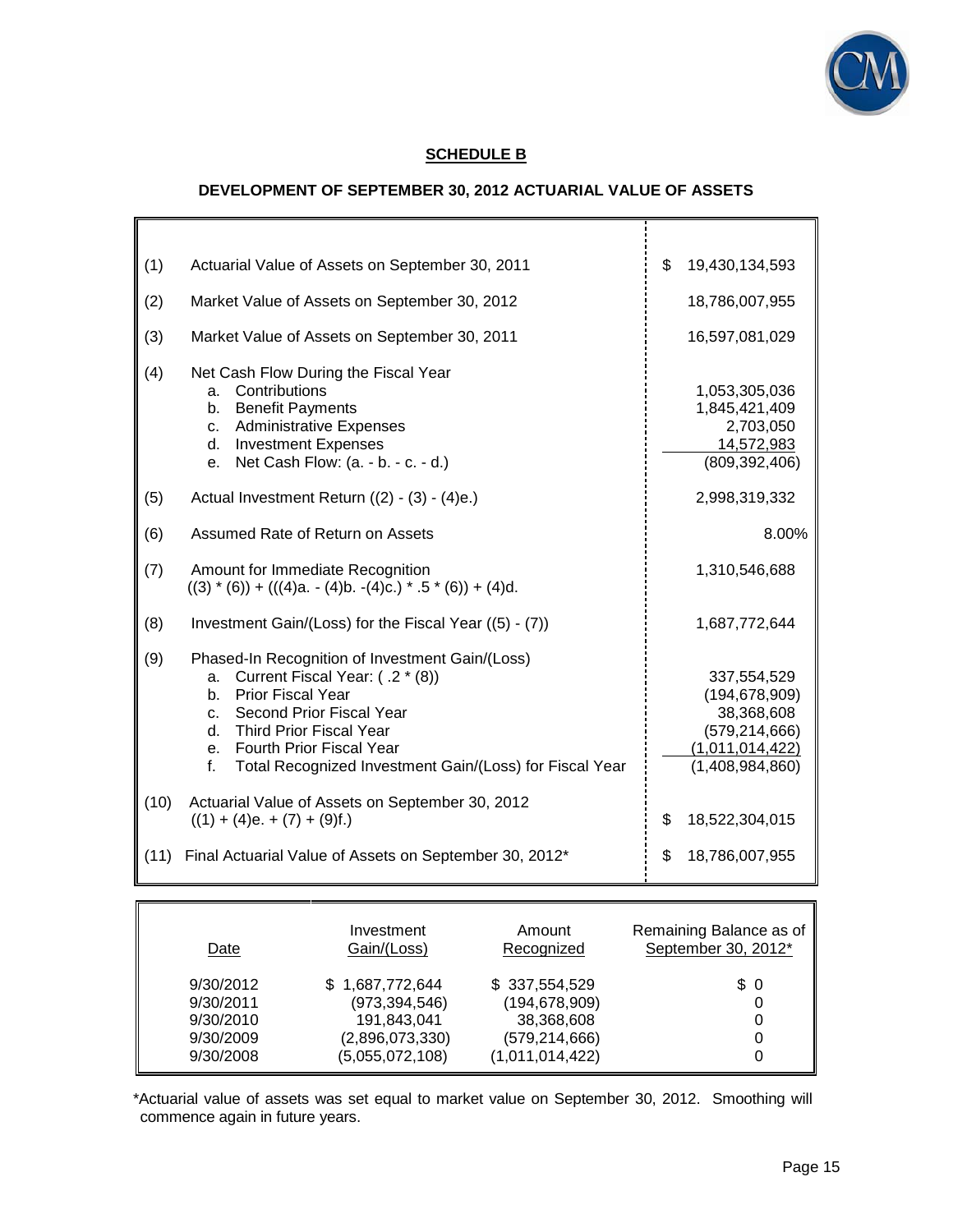

# **SCHEDULE C**

# **SUMMARY OF RECEIPTS AND DISBURSEMENTS FOR THE PERIOD ENDING SEPTEMBER 30, 2012**

| Receipts for the Period                                                                                                                                                                                                     |                                           |     |                                            |
|-----------------------------------------------------------------------------------------------------------------------------------------------------------------------------------------------------------------------------|-------------------------------------------|-----|--------------------------------------------|
| Contributions:<br><b>Members</b><br>Employer                                                                                                                                                                                | \$458,534,360<br>594,770,676              |     |                                            |
| Total                                                                                                                                                                                                                       |                                           | \$  | 1,053,305,036                              |
| Investment Income                                                                                                                                                                                                           |                                           |     | 2,994,421,332*                             |
| <b>TOTAL</b>                                                                                                                                                                                                                |                                           | S.  | 4,047,726,368                              |
| Disbursements for the Period                                                                                                                                                                                                |                                           |     |                                            |
| <b>Benefit Payments</b><br><b>Refunds to Members</b><br><b>DROP Distributions</b><br>Miscellaneous:<br><b>Transfers to Plant Fund</b><br><b>Transfers to Expense Fund</b><br>Transfers to Pre-retirement Death Benefit Fund | (128, 972)<br>\$<br>13,378,033<br>471,421 | \$  | 1,594,063,855<br>44,015,186<br>206,999,919 |
|                                                                                                                                                                                                                             |                                           |     |                                            |
| Total                                                                                                                                                                                                                       |                                           |     | 13,720,482                                 |
| <b>TOTAL</b>                                                                                                                                                                                                                |                                           | \$  | 1,858,799,442                              |
| <b>Excess of Receipts over Disbursements</b>                                                                                                                                                                                |                                           | \$. | 2,188,926,926                              |
| Reconciliation of Asset Balances                                                                                                                                                                                            |                                           |     |                                            |
| Market Value of Assets as of September 30, 2011                                                                                                                                                                             |                                           |     | \$16,597,081,029                           |
| <b>Excess of Receipts over Disbursements</b>                                                                                                                                                                                |                                           |     | 2,188,926,926                              |
| Market Value of Assets as of September 30, 2012                                                                                                                                                                             |                                           |     | \$18,786,007,955                           |

\*Net of \$3,898,000 in investment expenses.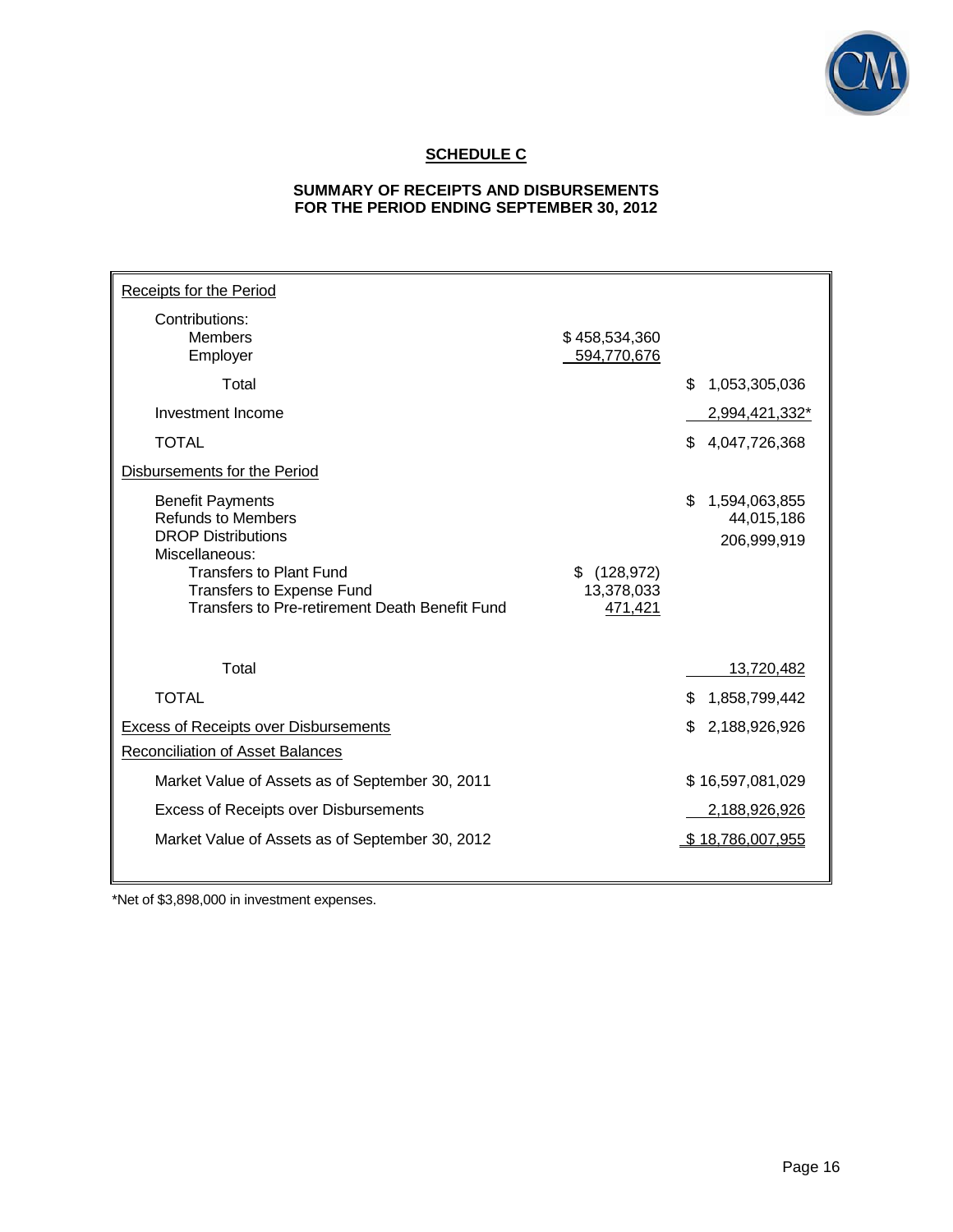

# **SCHEDULE D**

# **SMOOTHED INTEREST RATE**

#### **Actual Rate of Return for 5 Year Look Back Period**

| <b>Fiscal Year</b><br>Ending 9/30    | <b>Actual Rate of</b><br>Return for<br><b>Fiscal Year</b> |
|--------------------------------------|-----------------------------------------------------------|
| 2008<br>2009<br>2010<br>2011<br>2012 | -15.36<br>%<br>$-7.94$<br>8.42<br>2.00<br>18.00           |

SMOOTHED INTEREST RATE: The assumed rate of return during the 25 year look forward period beginning on the valuation date. This is the investment rate of return expected to be earned during this period based on the actual rates earned during the five year look back period shown above such that the average rate of return over the combined 30 year period is equivalent to the ultimate investment rate of return (currently 8.00%). On this basis, for the September 30, 2012 valuation, the smoothed interest rate during the 25 year look forward period has been determined to be 9.60%.

ULTIMATE INVESTMENT RATE OF RETURN: The assumed investment rate of return used in determining the smoothed interest rate described above. This is also the assumed investment rate of return after the 25 year look forward period and is currently 8.00%.

CORRIDOR AROUND SMOOTHED INTEREST RATE: A corridor of 0.50% around the ultimate investment rate of return is applied in determining the smoothed interest rate.

LIMITED SMOOTHED INTEREST RATE: The assumed rate of return during the 25 year look forward period as limited based on the application of the corridor above and used for valuation purposes. Since the smoothed interest rate above is 9.60%, the assumed rate for the first 25 years after the valuation date is limited to 8.50% by the corridor.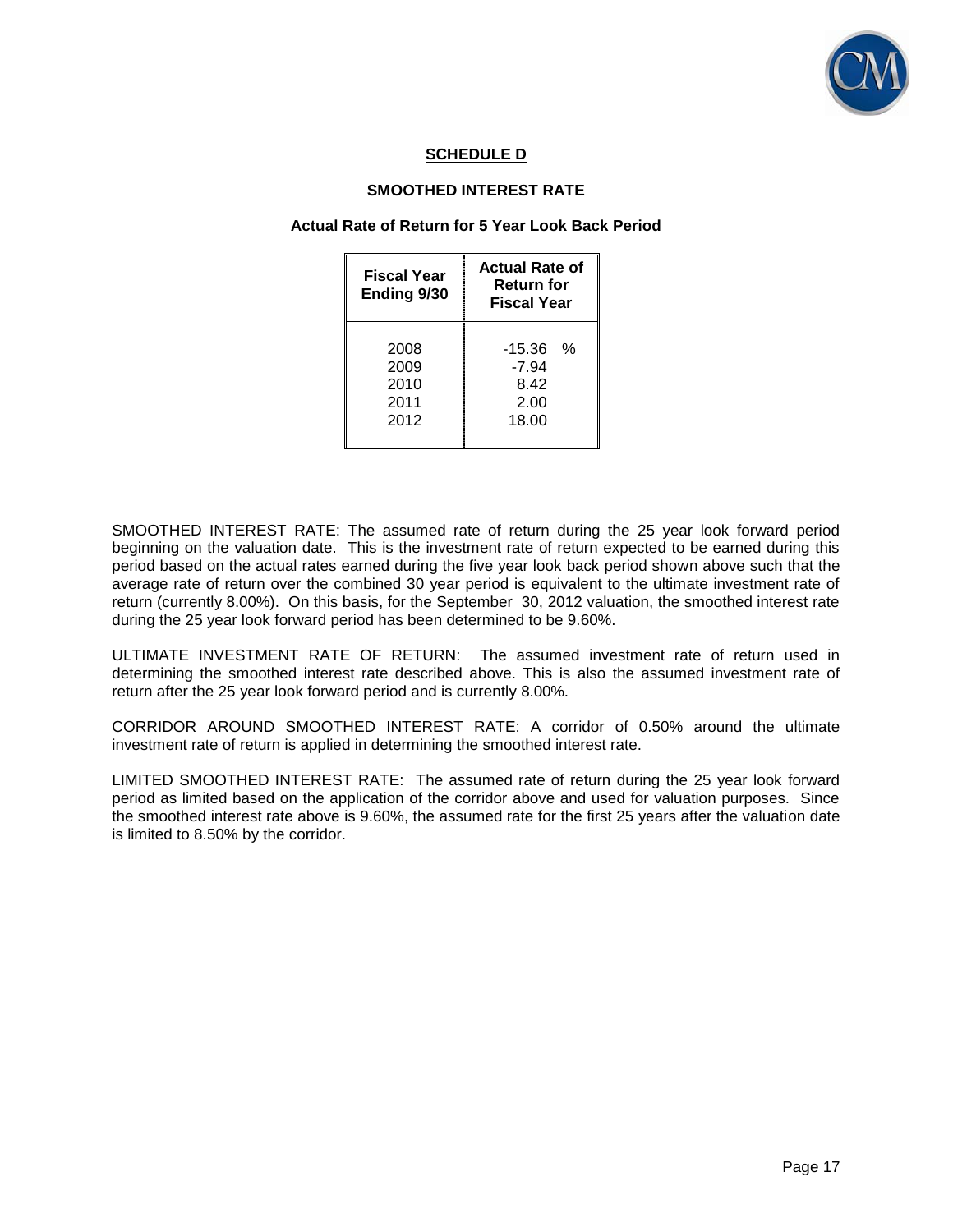

# **SCHEDULE E**

### **OUTLINE OF ACTUARIAL ASSUMPTIONS AND METHODS**

**The assumptions and methods used in the valuation were selected based on the actuarial experience study prepared as of September 30, 2010, submitted to and adopted by the Board on January 27, 2012.** 

ULTIMATE INVESTMENT RATE OF RETURN: 8.00% per annum, compounded annually, including price inflation at 3%.

SALARY INCREASES: Representative values of the assumed annual rates of future salary increases are as follows and include wage inflation at 3.25% per annum:

| <b>Service</b> | <b>Annual Rate</b> | <b>Service</b><br><b>Annual Rate</b> |              |
|----------------|--------------------|--------------------------------------|--------------|
|                | 8.25%              | 6                                    | $\%$<br>5.00 |
|                | 6.50               |                                      | 4.75         |
| 2              | 5.75               | 8 to 13                              | 4.50         |
| 3              | 5.50               | 14 to 18                             | 4.00         |
|                | 5.25               | 19 & Over                            | 3.50         |
| 5              | 5.00               |                                      |              |

SEPARATIONS BEFORE SERVICE RETIREMENT: Representative values of the assumed annual rates of death, disability, and withdrawal are as follows:

|                                                                |                                                                                       | Annual Rate of                                                        |                               |                                                                                                  |                                                                                |                                               |                               |  |
|----------------------------------------------------------------|---------------------------------------------------------------------------------------|-----------------------------------------------------------------------|-------------------------------|--------------------------------------------------------------------------------------------------|--------------------------------------------------------------------------------|-----------------------------------------------|-------------------------------|--|
| <u>Age</u>                                                     | Death*                                                                                | <b>Disability</b>                                                     |                               | <b>Withdrawal</b>                                                                                |                                                                                |                                               |                               |  |
|                                                                |                                                                                       | <b>Years of Service</b>                                               |                               |                                                                                                  |                                                                                |                                               |                               |  |
|                                                                |                                                                                       | $0 - 24$                                                              | $25+$                         | $0 - 4$                                                                                          | $5 - 9$                                                                        | $10 - 20$                                     | $20+$                         |  |
|                                                                |                                                                                       |                                                                       | <b>Male</b>                   |                                                                                                  |                                                                                |                                               |                               |  |
| 20<br>25<br>30<br>35<br>40<br>45<br>50<br>55<br>60<br>65<br>69 | 0.02%<br>0.02<br>0.03<br>0.05<br>0.07<br>0.09<br>0.12<br>0.20<br>0.40<br>0.77<br>1.20 | 0.04%<br>0.05<br>0.05<br>0.10<br>0.18<br>0.31<br>0.51<br>0.96<br>0.50 | 0.10%<br>0.10<br>0.10<br>0.10 | 30.00%<br>15.68<br>14.25<br>14.25<br>14.00<br>14.00<br>12.50<br>12.00<br>12.00<br>12.00<br>12.00 | 10.00%<br>5.40<br>5.40<br>5.40<br>5.00<br>4.50<br>4.00<br>4.00<br>6.00<br>6.00 | 5.00%<br>3.00<br>2.50<br>2.50<br>2.50<br>2.50 | 1.00%<br>1.00<br>1.00<br>1.00 |  |
|                                                                |                                                                                       |                                                                       | <b>Female</b>                 |                                                                                                  |                                                                                |                                               |                               |  |
| 20<br>25<br>30<br>35<br>40<br>45<br>50<br>55<br>60<br>65<br>69 | 0.01%<br>0.01<br>0.01<br>0.02<br>0.03<br>0.04<br>0.06<br>0.11<br>0.21<br>0.40<br>0.62 | 0.10%<br>0.10<br>0.10<br>0.15<br>0.16<br>0.33<br>0.63<br>0.99<br>0.25 | 0.15%<br>0.15<br>0.15<br>0.25 | 28.50%<br>14.00<br>14.00<br>14.00<br>12.00<br>11.50<br>11.00<br>11.00<br>12.00<br>14.00<br>14.00 | 8.00%<br>5.80<br>5.00<br>4.50<br>3.75<br>3.75<br>3.75<br>4.50<br>6.00<br>6.00  | 4.00%<br>3.00<br>2.10<br>2.10<br>2.10<br>2.50 | 1.10%<br>0.75<br>0.75<br>0.75 |  |

\* Rates of pre-retirement mortality are according to the sex distinct RP-2000 Combined Mortality Table Projected with Scale AA to 2015 set back one year for females with an adjustment of factor of 0.75% for males and 0.50% for females.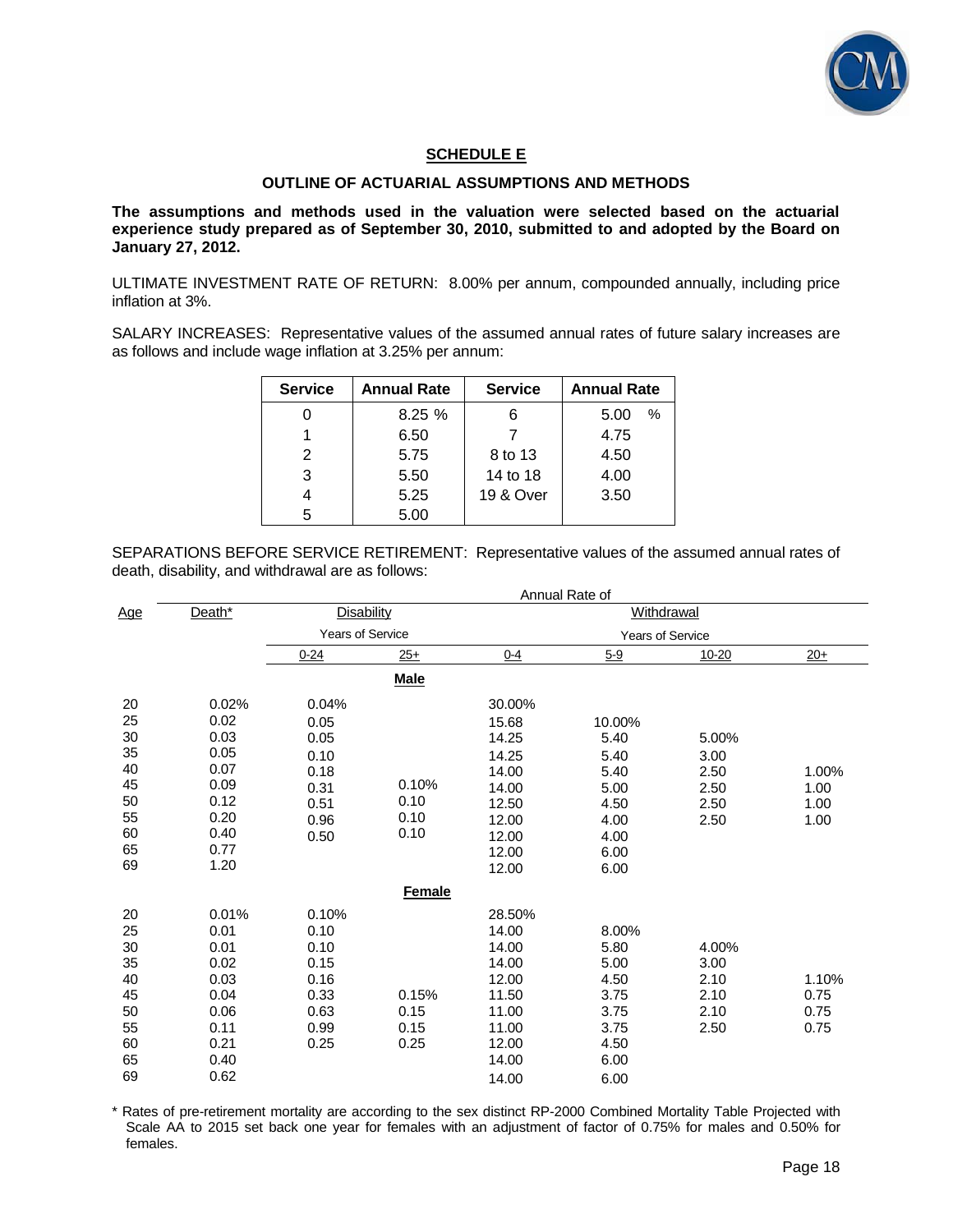

# SERVICE RETIREMENT:

The assumed annual rates of service retirement for **Tier I** members are as follows:

For members first eligible for unreduced benefits upon attaining 25 years of service but before age 65, rates are as follows:

|            | Annual Rate |          |  |  |  |  |
|------------|-------------|----------|--|--|--|--|
| Age Group  | Male*       | Female** |  |  |  |  |
| 47 & Under | 20.0%       | 25.0%    |  |  |  |  |
| 48         | 20.0        | 17.0     |  |  |  |  |
| 49         | 20.0        | 16.0     |  |  |  |  |
| 50 to 52   | 15.0        | 16.0     |  |  |  |  |
| 53 to 54   | 14.0        | 16.0     |  |  |  |  |
| 55 to 59   | 15.0        | 20.0     |  |  |  |  |
| 60         | 15.0        | 15.0     |  |  |  |  |
| 61         | 20.0        | 25.0     |  |  |  |  |
| 62         | 35.0        | 35.0     |  |  |  |  |
| 63         | 30.0        | 25.0     |  |  |  |  |
| 64         | 25.0        | 30.0     |  |  |  |  |

\*Retirement rates are increased by 7% in the year first eligible for unreduced retirement from age 50 through age 54 and by 10% from age 55 through age 60. \*\*Retirement rates are increased by 7% in the year first eligible for unreduced retirement from age 50 through age 54 and by 20% from age 55 through age 60.

For members first eligible for unreduced benefits before attaining 25 years of service and all members age 65 and over, the rates are as follows:

|           | <b>Annual Rate</b> |        |            | Annual Rate |        |  |
|-----------|--------------------|--------|------------|-------------|--------|--|
| Age Group | Male               | Female | Age Group  | Male        | Female |  |
| 60        | 13.0%              | 20.0%  | 67         | 20.0%       | 25.0%  |  |
| 61        | 12.0               | 15.0   | 68         | 20.0        | 28.0   |  |
| 62        | 28.0               | 25.0   | 69         | 20.0        | 22.0   |  |
| 63        | 20.0               | 20.0   | 70         | 20.0        | 25.0   |  |
| 64        | 15.0               | 18.0   | 71 to 74   | 20.0        | 22.0   |  |
| 65        | 30.0               | 30.0   | 75 & Above | 100.0       | 100.0  |  |
| 66        | 28.0               | 30.0   |            |             |        |  |

The assumed annual rates of service retirement for **Tier II** members are as follows:

|           | <b>Annual Rate</b> |                 |                |                 |            | <b>Annual Rate</b> |        |
|-----------|--------------------|-----------------|----------------|-----------------|------------|--------------------|--------|
| Age Group | Male               |                 | Female         |                 | Age Group  | Male               | Female |
|           | $<$ 25 yrs svc     | $>= 25$ yrs svc | $<$ 25 yrs svc | $>= 25$ yrs svc |            |                    |        |
| 62        | 50.0%              | 60.0%           | 50.0%          | 65.0%           | 68         | 20.0%              | 28.0%  |
| 63        | 20.0               | 30.0            | 20.0           | 25.0            | 69         | 20.0               | 20.0   |
| 64        | 15.0               | 25.0            | 18.0           | 30.0            | 70         | 20.0               | 20.0   |
| 65        | 30.0               |                 | 30.0           |                 | 71 to 74   | 20.0               | 22.0   |
| 66        | 28.0               |                 | 30.0           |                 | 75 & Above | 100.0              | 100.0  |
| 67        | 20.0               |                 | 25.0           |                 |            |                    |        |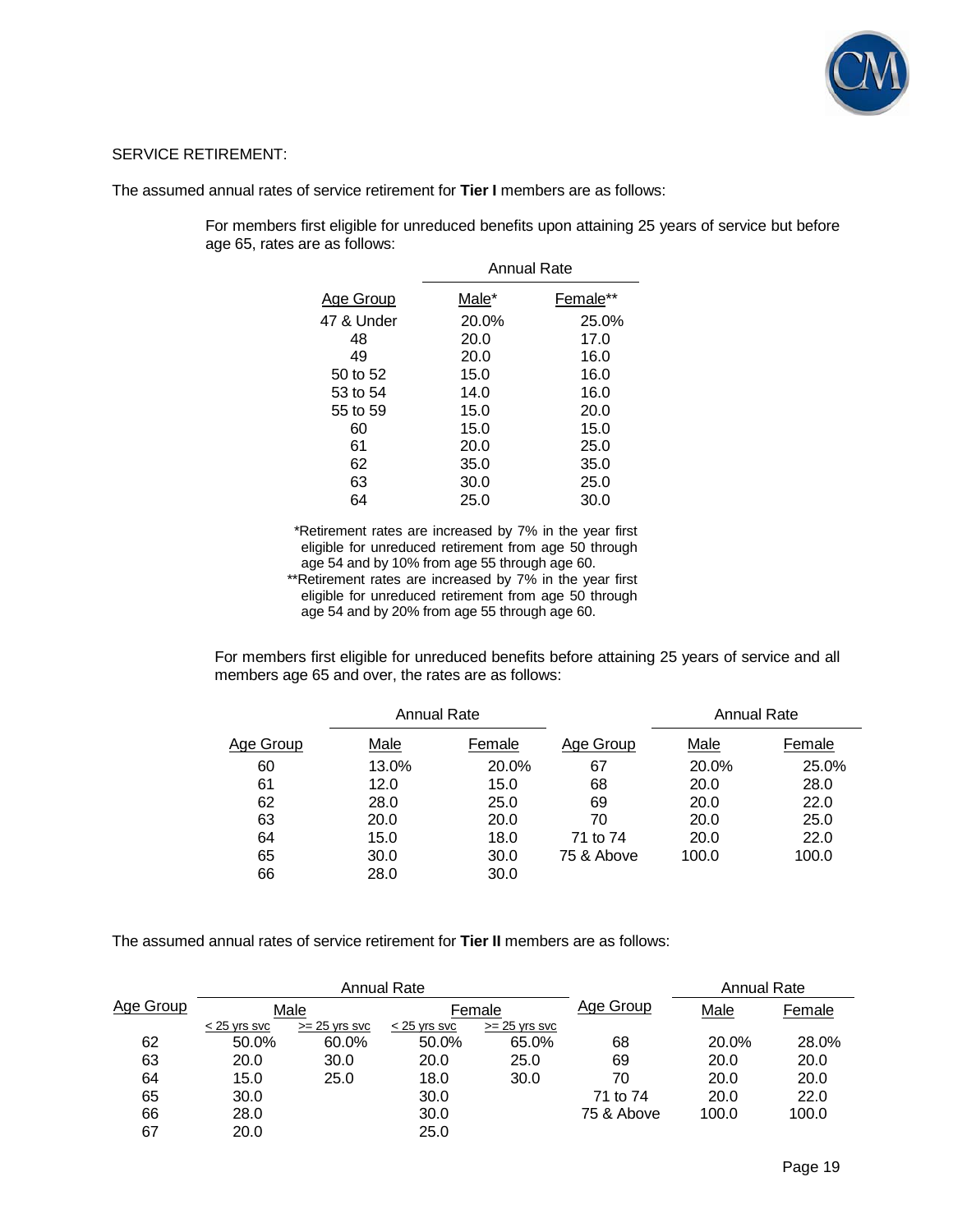

DEATHS AFTER RETIREMENT: Rates of mortality for the period after service retirement are according to the sex distinct RP-2000 Combined Mortality Table Projected with Scale AA to 2015 set back one year for females. Rates of mortality for the period after disability retirement are according to the RP-2000 Disabled Mortality Table, adjusted for males by a factor of 0.85. Representative values of the assumed annual rates of death after retirement are as follows:

#### Annual Rate

|            | After Service Retirement |        | After Disability Retirement |        |  |
|------------|--------------------------|--------|-----------------------------|--------|--|
| <u>Age</u> | Male                     | Female | Male                        | Female |  |
| 35         | 0.07%                    | 0.04%  | 1.92%                       | 0.75%  |  |
| 40         | 0.10                     | 0.05   | 1.92                        | 0.75   |  |
| 45         | 0.12                     | 0.08   | 1.92                        | 0.75   |  |
| 50         | 0.16                     | 0.12   | 2.46                        | 1.15   |  |
| 55         | 0.27                     | 0.21   | 3.01                        | 1.65   |  |
| 60         | 0.53                     | 0.41   | 3.57                        | 2.18   |  |
| 65         | 1.03                     | 0.80   | 4.26                        | 2.80   |  |
| 70         | 1.77                     | 1.38   | 5.32                        | 3.76   |  |
| 75         | 3.06                     | 2.26   | 6.98                        | 5.22   |  |
| 80         | 5.54                     | 3.74   | 9.30                        | 7.23   |  |
| 85         | 9.97                     | 6.35   | 12.04                       | 10.02  |  |
| 90         | 17.27                    | 11.39  | 15.59                       | 14.00  |  |
| 95         | 25.96                    | 17.74  | 22.74                       | 19.45  |  |

SPOUSE'S BENEFIT: For those eligible for spouse's benefits, it is assumed that 75% will elect the lump sum death benefit payable from the death benefit fund and 25% will elect the spouse's benefit payable from the pension accumulation fund and included in the liabilities of the System.

BENEFITS PAYABLE UPON SEPARATION FROM SERVICE: For active members who separate from service prior to eligibility for a service retirement allowance, the liability is assumed to be the greater of the value of the refund of contributions and the value of the deferred annuity. Assumed refunds are reduced by 10% to account for interest accumulation adjustments which are less than the "regular" 4% rate adopted by the Board.

UNUSED SICK LEAVE: 3% load on service retirement liabilities for active members. (No load for Tier II members)

PERCENTAGE MARRIED: 100% of active members are assumed to be married with the husband 3 years older than the wife.

VALUATION METHOD: Individual entry age normal cost method. Actuarial gains and losses are reflected in the unfunded actuarial accrued liability.

ASSET METHOD: Actuarial value, as developed in Schedule B. The actuarial value of assets recognizes a portion of the difference between the market value of assets and the expected value of assets, based on the assumed valuation rate of return. The amount recognized each year is 20% of the difference between market value and expected market value. The actuarial value of assets was set equal to the market value on September 30, 2012. Smoothing will commence again in future years.

LIABILITY FOR CURRENT INACTIVE MEMBERS: Member Contribution Balance is multiplied by a factor of 2.0.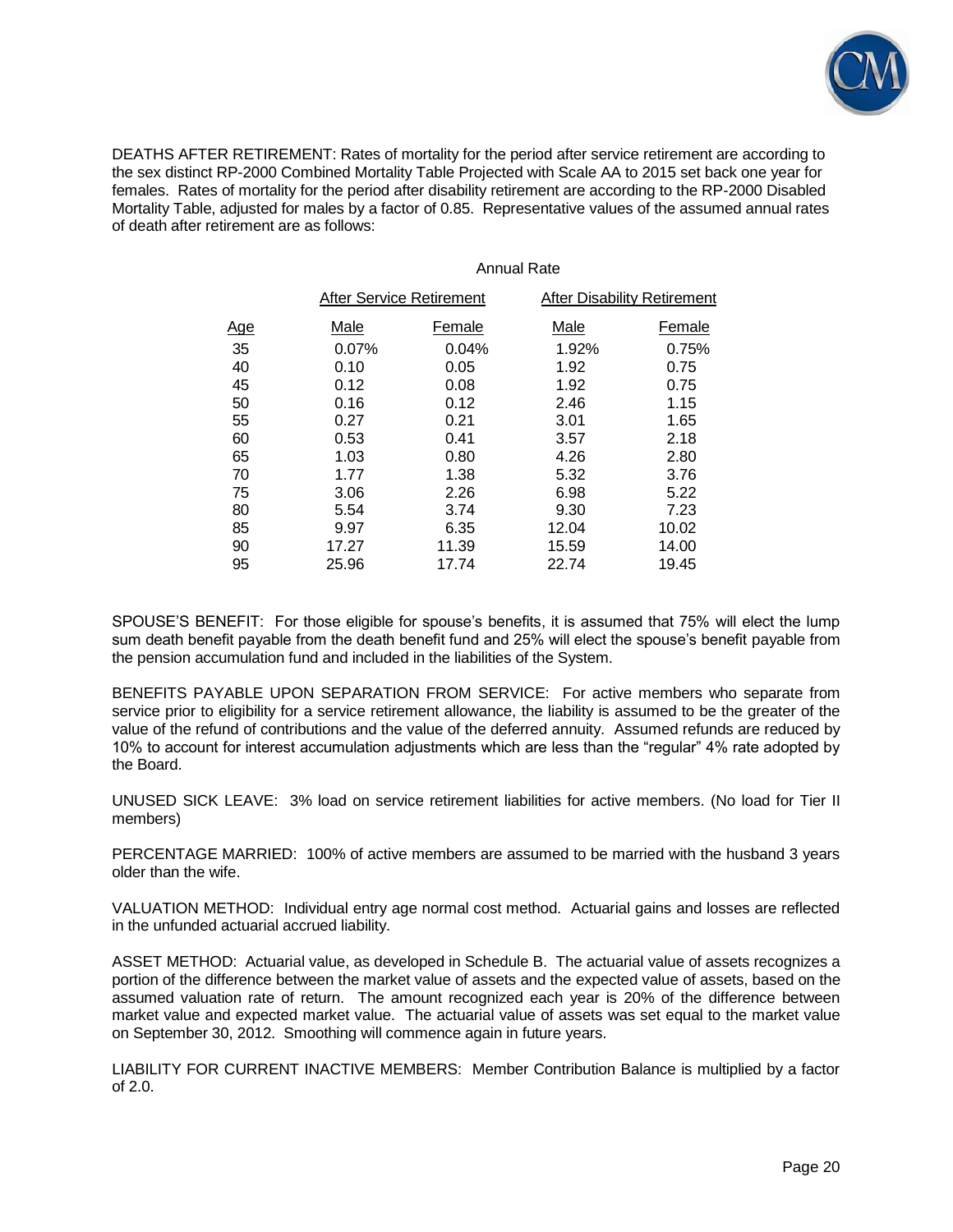

VALUATION INTEREST RATE SMOOTHING: The valuation liabilities are calculated using a smoothed interest rate method. The interest rate assumed during the look forward period (currently 25 years from the valuation date) is the investment rate of return expected to be earned during the look forward period based on the actual rate of return earned during the look back period (currently 5 years) such that the average assumed rate of return over the combined 30 year period is equivalent to the assumed ultimate investment rate of return (currently 8.00%). The interest rate after the 25 year look forward period is the ultimate investment rate of return of 8.00%.

CORRIDOR LIMIT ON INTEREST SMOOTHING: The smoothed interest rate used during the 25 year look forward period is limited to a corridor of 0.50% around the ultimate investment rate of return.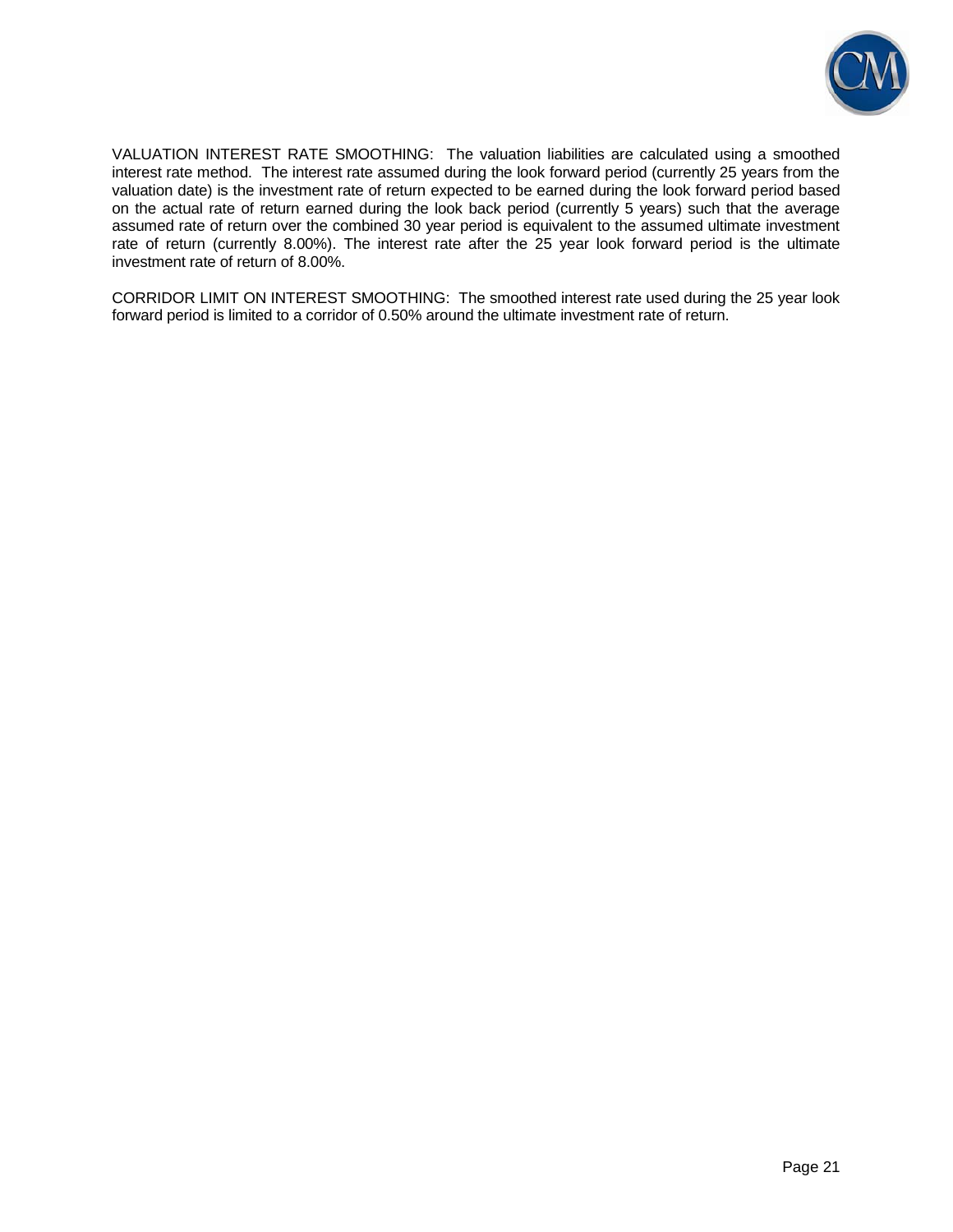

# **SCHEDULE F**

# **ACTUARIAL COST METHOD**

- 1. The valuation is prepared on the projected benefit basis, under which the present value, at the interest rate assumed to be earned in the future (see Schedules D and E for a description of the interest rate used), of each member's expected benefit payable at retirement or death is determined, based on his age, service, sex and compensation. The calculations take into account the probability of a member's death or termination of employment prior to becoming eligible for a benefit, as well as the probability of his terminating with a service, disability or survivor's benefit. Future salary increases are also anticipated. The present value of the expected benefits payable on account of the active members is added to the present value of the expected future payments to retired members and beneficiaries to obtain the present value of all expected benefits payable from the System on account of the present group of members and beneficiaries.
- 2. The employer contributions required to support the benefits of the System are determined following a level funding approach, and consist of a normal contribution and an accrued liability contribution.
- 3. The normal contribution is determined using the "individual entry age normal" method. Under this method, a calculation is made to determine the uniform and constant percentage rate of employer contribution which, if applied to the compensation of the each new member during the entire period of his anticipated covered service, would be required in addition to the contributions of the member to meet the cost of all benefits payable on his behalf.
- 4. The unfunded accrued liability contributions are determined by subtracting the present value of prospective employer normal contributions and member contributions together with the current assets held from the present value of expected benefits to be paid from the System.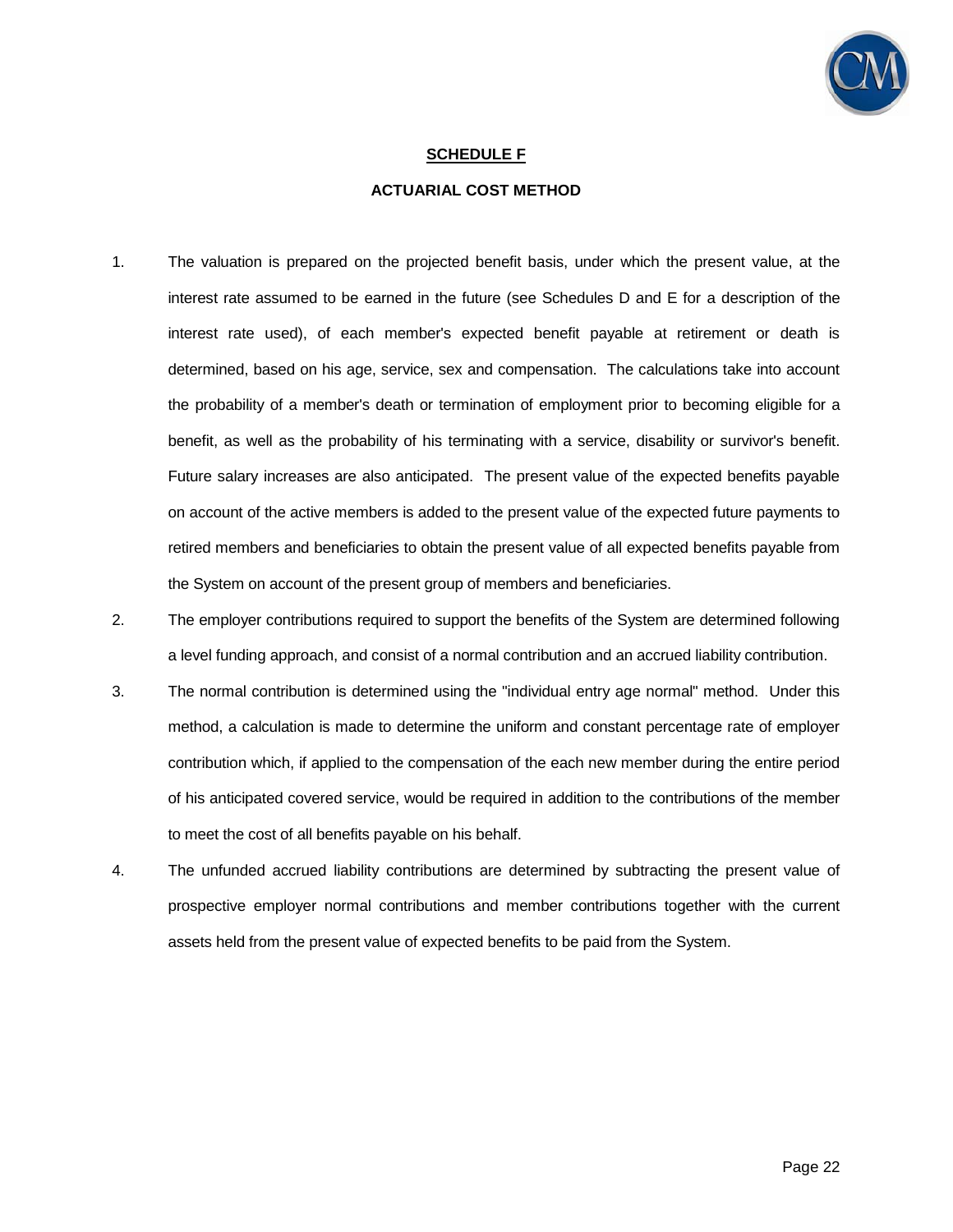

# **SCHEDULE G**

# **SUMMARY OF MAIN PLAN PROVISIONS AS INTERPRETED FOR VALUATION PURPOSES**

The Teachers' Retirement System of Alabama was established on September 15, 1939 and went into effect September 30, 1941. The valuation took into account amendments to the System through the valuation date. There is a new tier (Tier II) of benefits for all members initially joining the System on and after January 1, 2013. The following summary describes the main benefit and contribution provisions of the System as interpreted for the valuation.

#### 1 - DEFINITIONS

Average Final Compensation - the average compensation of a member for the 3 highest years in the last 10 years of Creditable Service (5 highest years in the last 10 years of Creditable Service for Tier II members).

Membership Service – all service rendered while a member of the retirement system and for which contributions are made.

Creditable Service – the sum of membership service, prior service, and any other service established as creditable in accordance with the provisions of the retirement law.

Annuity – payments for life derived from accumulated contributions of a member.

Pension – payments for life derived from employer contributions.

Retirement Allowance – the sum of the annuity and pension.

#### 2 - BENEFITS

Service Retirement Allowance

Condition for Allowance

Tier I **A** retirement allowance is payable upon the request of any member who has completed 25 years of creditable service or who has attained age 60 and completed at least 10 years of creditable service.

Tier II **A** retirement allowance is payable upon the request of any member who has attained age 62 and completed at least 10 years of creditable service (age 56 with 10 years of creditable service for a full-time certified firefighter, police officer or correctional officer).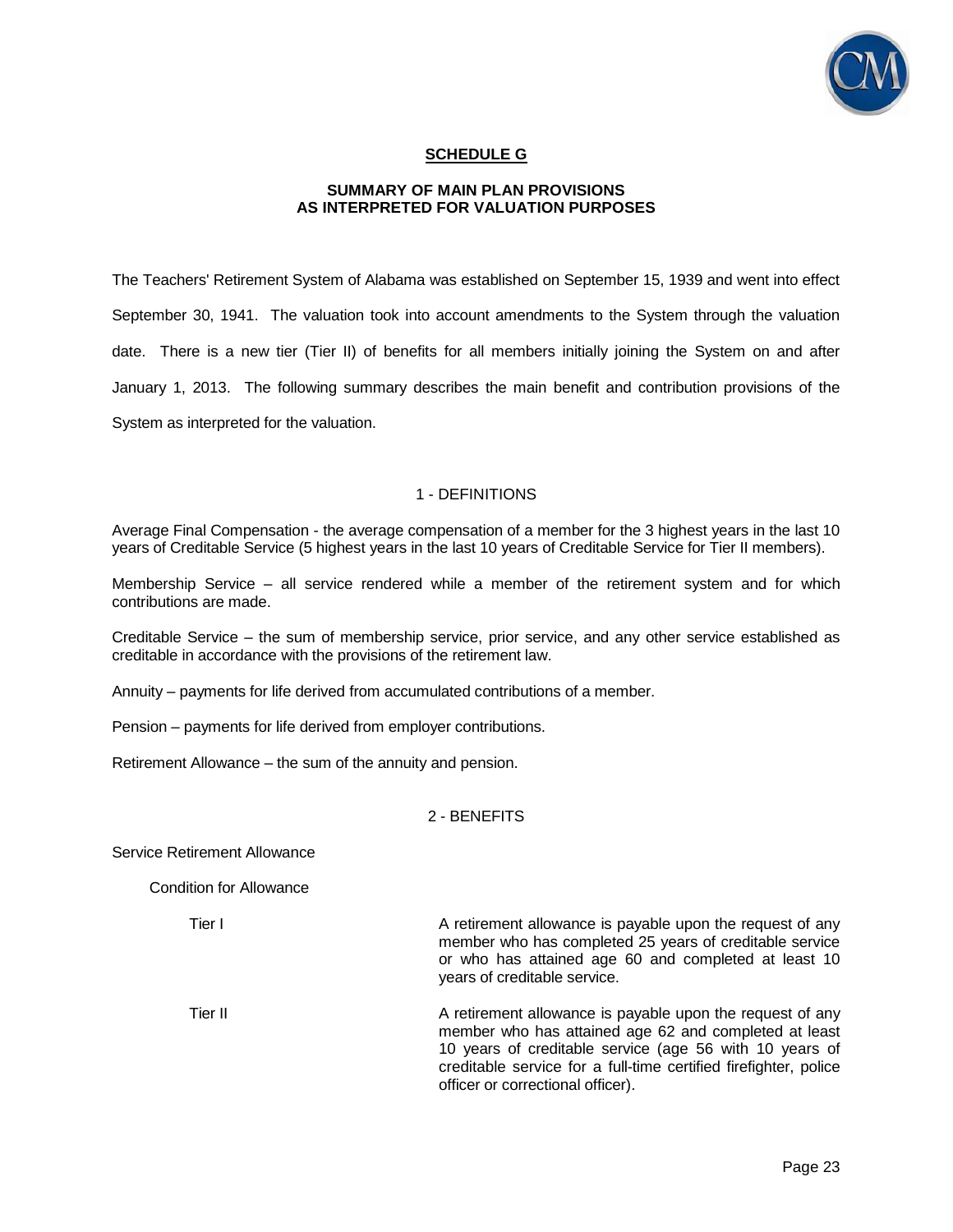

# Amount of Allowance

| Tier I                                 | Upon service retirement a member receives a retirement<br>allowance equal to 2.0125% of the member's average final<br>compensation multiplied by the number of years of<br>creditable service. At retirement, a member receives one<br>additional year of creditable service in determining the<br>retirement allowance for each five years of service as a full-<br>time certified firefighter, police officer or correctional officer.       |
|----------------------------------------|------------------------------------------------------------------------------------------------------------------------------------------------------------------------------------------------------------------------------------------------------------------------------------------------------------------------------------------------------------------------------------------------------------------------------------------------|
| <b>Tier II</b>                         | Upon service retirement a member receives a retirement<br>allowance equal to 1.65% of the member's average final<br>compensation multiplied by the number of years of<br>creditable service. The benefit is capped at 80% of the<br>member's average final compensation.                                                                                                                                                                       |
| <b>Both</b>                            | The member may elect to receive a reduced retirement<br>allowance in order to provide an allowance to a designated<br>beneficiary after the member's death (see "Special<br>Privileges at Retirement" below).                                                                                                                                                                                                                                  |
| <b>Disability Retirement Allowance</b> |                                                                                                                                                                                                                                                                                                                                                                                                                                                |
| <b>Condition for Allowance</b>         | A disability retirement allowance may be granted to a<br>member who has 10 years or more of creditable service<br>who becomes totally and permanently incapacitated for<br>duty before reaching eligibility for a service retirement<br>allowance.                                                                                                                                                                                             |
| Amount of Allowance                    |                                                                                                                                                                                                                                                                                                                                                                                                                                                |
| Tier I                                 | On retirement for disability, a member receives a retirement<br>allowance equal to 2.0125% of the member's average final<br>compensation multiplied by the number of years of<br>creditable service. At retirement, a member receives one<br>additional year of creditable service in determining the<br>retirement allowance for each five years of service as a full-<br>time certified firefighter, police officer or correctional officer. |
| Tier II                                | Upon service retirement a member receives a retirement<br>allowance equal to 1.65% of the member's average final<br>compensation multiplied by the number of years of<br>creditable service. The benefit is capped at 80% of the<br>member's average final compensation.                                                                                                                                                                       |
| <b>Both</b>                            | The member may elect to receive a reduced retirement<br>allowance in order to provide an allowance to a designated<br>beneficiary after the member's death (see "Special<br>Privileges at Retirement" below).                                                                                                                                                                                                                                  |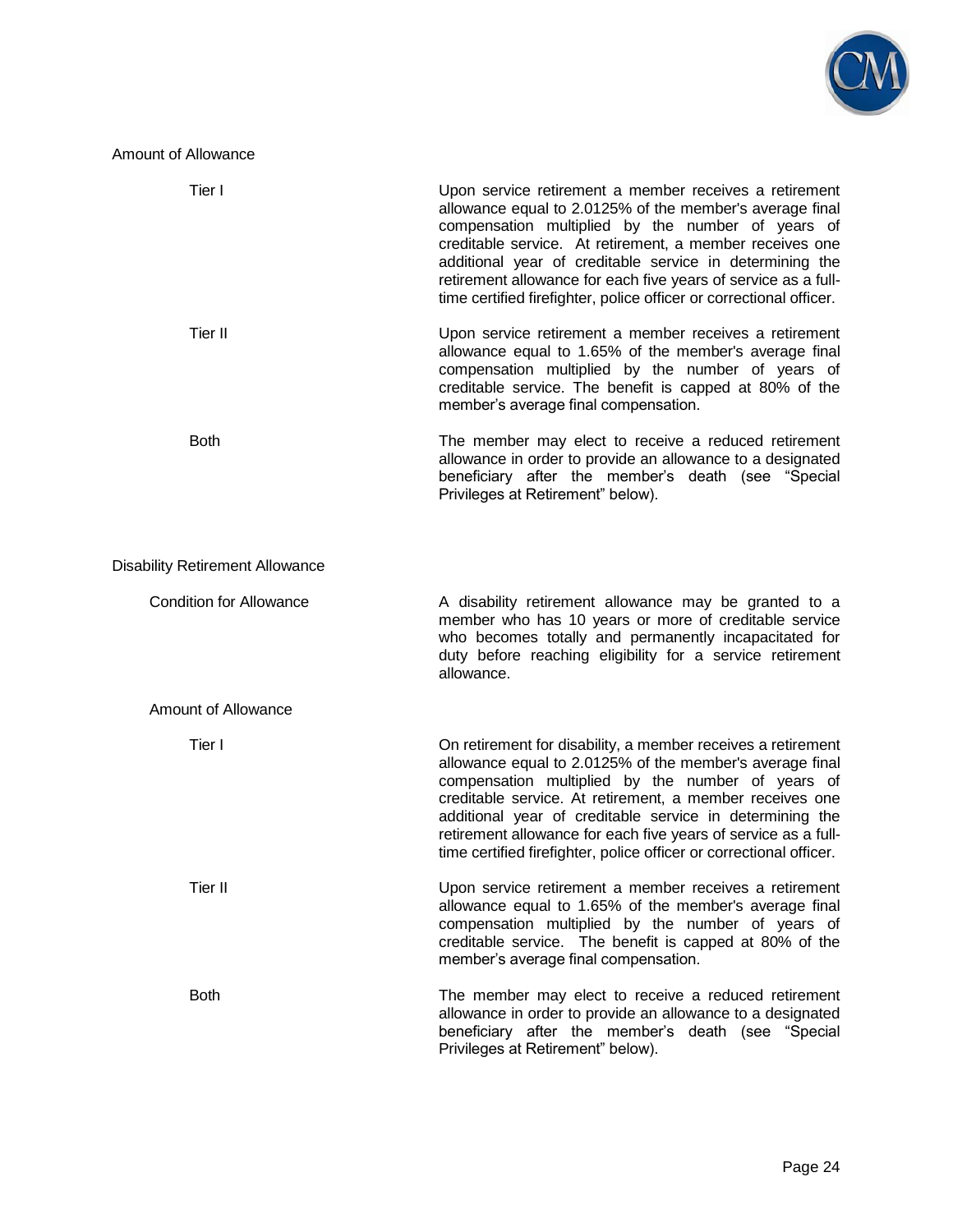

Benefits Payable on

Benefits Payable upon

Separation from Service **Any member** who withdraws from service is entitled to receive his or her contributions with allowable interest. A member who has completed 10 years of creditable service may, after separation from service, continue in the membership of the System and file for service retirement after reaching age 60 (age 62 for Tier II members).

Death in Active Service **In the event of the death of a member eligible for service** retirement, the designated beneficiary may elect (1) to exercise Option 3 defined below under "Special Privileges at Retirement" or (2) to receive a return of member contributions and total earned interest plus a death benefit payable from the pre-retirement death benefit fund equal to the salary on which the member made retirement contributions for the previous scholastic year (July 1-June 30).\*

> In the event of the death of a member with more than one year of service who is not eligible to retire, the designated beneficiary shall receive the return of member contributions and total earned interest. Also, the designated beneficiary shall receive an additional death benefit payable from the pre-retirement death benefit fund equal to the salary on which retirement contributions were made for the previous scholastic year (July 1-June 30).\*

> In the event of a job-related death of a member with less than one year of service, the designated beneficiary shall receive the return of member contributions and total earned interest plus a death benefit payable from the preretirement death benefit fund equal to the annual earnable compensation of the member at the time of death.\*

> In the event of the death of a member with less than one year of service that is not job-related, the designated beneficiary shall receive the return of member contributions and total earned interest plus a matching death benefit which is limited to a \$5,000 maximum.

> \*However, if the death occurred more than 180 calendar days after the member's last day in pay status, or if the deceased had applied for a refund of contributions or terminated employment, the lump sum will be the same as if the member had less than one year of service and the death was not job-related.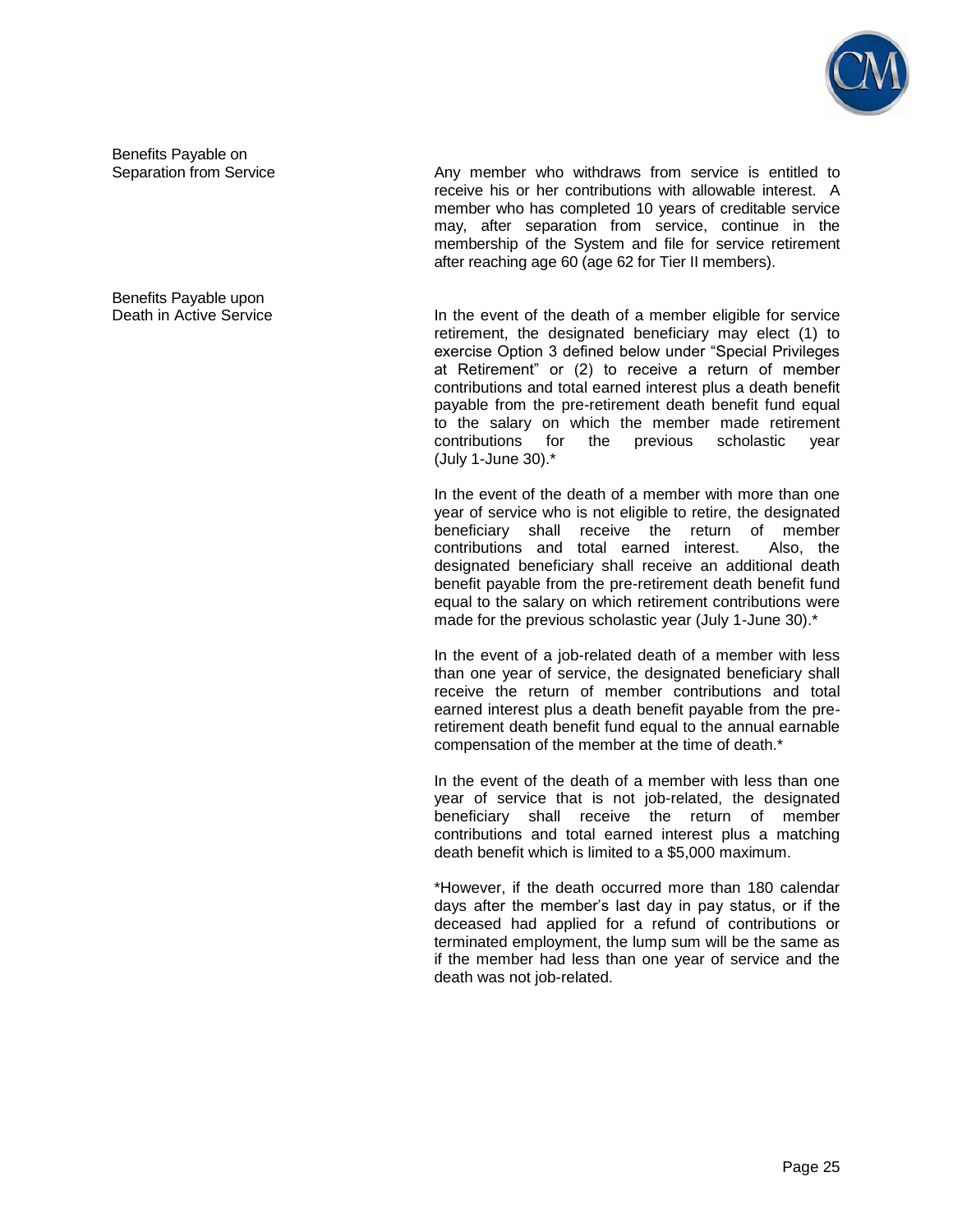

Special Privileges<br>at Retirement

In lieu of the full retirement allowance, any member may, at retirement, elect to receive a reduced retirement allowance equal in value to the full allowance, with the provision that:

 Option 1 - If the member dies before annuity payments have equaled the present value of the annuity at the date of retirement, the balance is paid to a designated beneficiary or to his estate, or

 Option 2 - After the member's death, the member's allowance is continued throughout the life of the designated beneficiary, or

 Option 3 - After the member's death, one-half of the member's allowance is continued throughout the life of the designated beneficiary, or

 Option 4 - Some other benefit is paid either to the member or to such other person as the member shall designate provided such benefit, together with the reduced retirement allowance, is of equivalent actuarial value to his retirement allowance and is approved by the Board of Control.

(DROP) Prior to March 25, 2011, a member may elect to participate in the Deferred Retirement Option Plan (DROP) upon completion of at least 25 years of creditable service (excluding sick leave) and attainment of at least 55 years of age. Under the DROP, the member may defer receipt of a retirement allowance and continue employment for a period not to exceed five years, nor to be less than three years. At the end of this period, the member will withdraw from active service and receive the retirement benefit calculated at the time of enrollment in the DROP, and also receive a payment for the deferred retirement benefits, employee contributions while participating in the DROP and interest earned on DROP deposits.

> The effect of Act 2011-27 is that no new participants will be allowed to enter DROP with an effective participation date after June 1, 2011.

Term Life Insurance Upon the death of a contributing member there is paid a term life insurance benefit of \$15,000 (pro-rated for parttime members)

Deferred Retirement Option Plan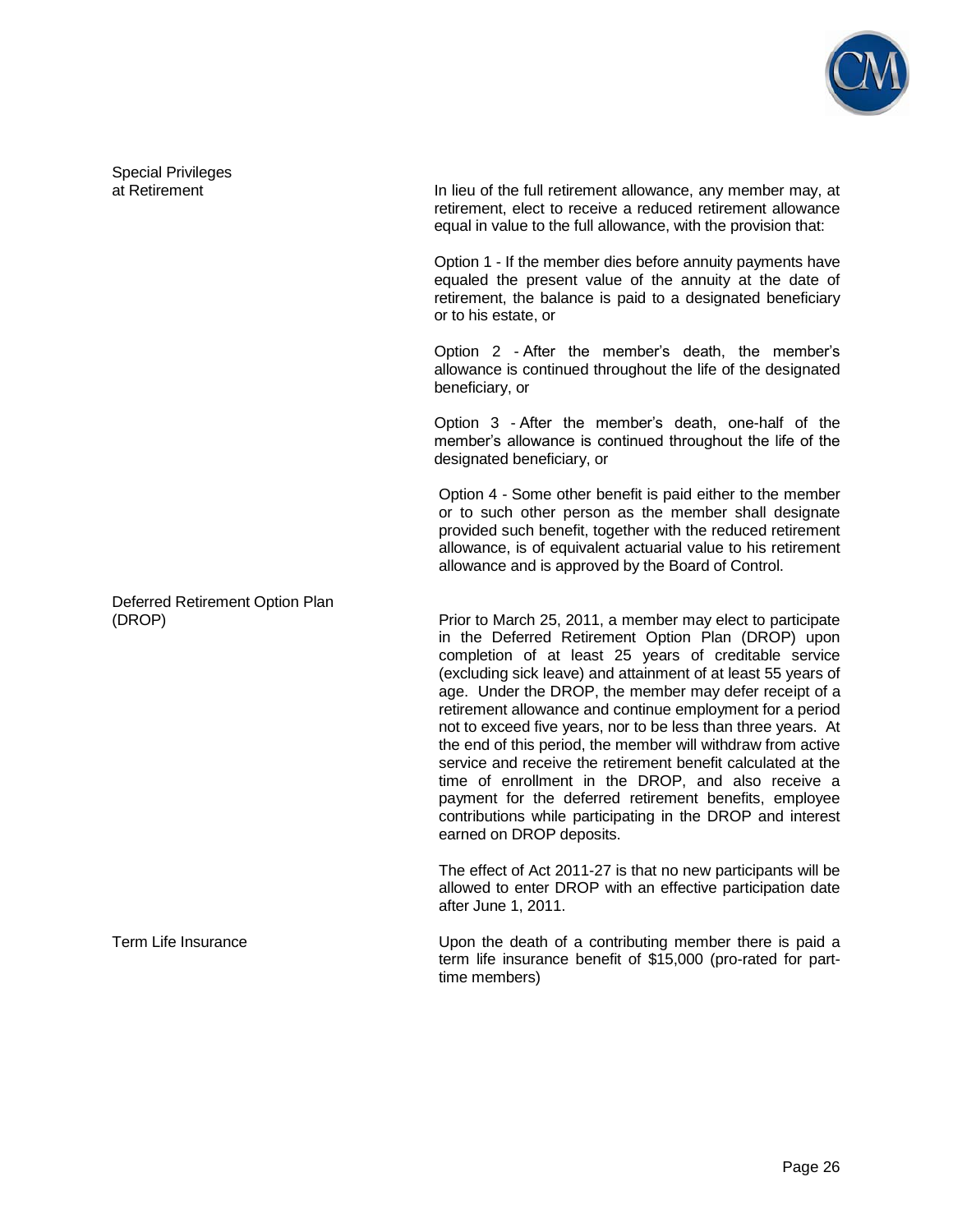

Member Contributions

| Tier I      | Prior to October 1, 2011, regular members contributed<br>5.0% of salary and certified police officers, firefighters and<br>correctional officers contributed 6.0% of salary.<br><b>DROP</b><br>participants continue to contribute during the DROP period,<br>but receive a refund of these contributions and regular<br>interest upon retirement. |
|-------------|----------------------------------------------------------------------------------------------------------------------------------------------------------------------------------------------------------------------------------------------------------------------------------------------------------------------------------------------------|
|             | Beginning October 1, 2011, the contribution rates were<br>increased to 7.25% for regular members and 8.25% for<br>police officers, firefighters and correctional officers.                                                                                                                                                                         |
|             | Beginning October 1, 2012, the contribution rates will<br>increase to 7.50% for regular members and 8.50% for<br>police officers, firefighters and correctional officers.                                                                                                                                                                          |
| Tier II     | Regular members will contribute 6% of salary and full-time<br>certified firefighters, police officers and correctional officers<br>will contribute 7% of salary                                                                                                                                                                                    |
| <b>Both</b> | If positive investment performance results in a decrease in<br>the total contribution rate paid by employers and<br>employees participating in the System, the Retirement<br>System of Alabama shall first reduce the employee<br>contribution rate.                                                                                               |
|             | "Regular Interest" is 4% which is the rate adopted by the<br>Board and applied to the balance in each member's'<br>account every year; however, if a member receives a<br>refund of contributions, the interest rate applied to the<br>refund is lower than the 4% regular rate (Based on Section<br>$16-25-14-(g)(1)$ ).                          |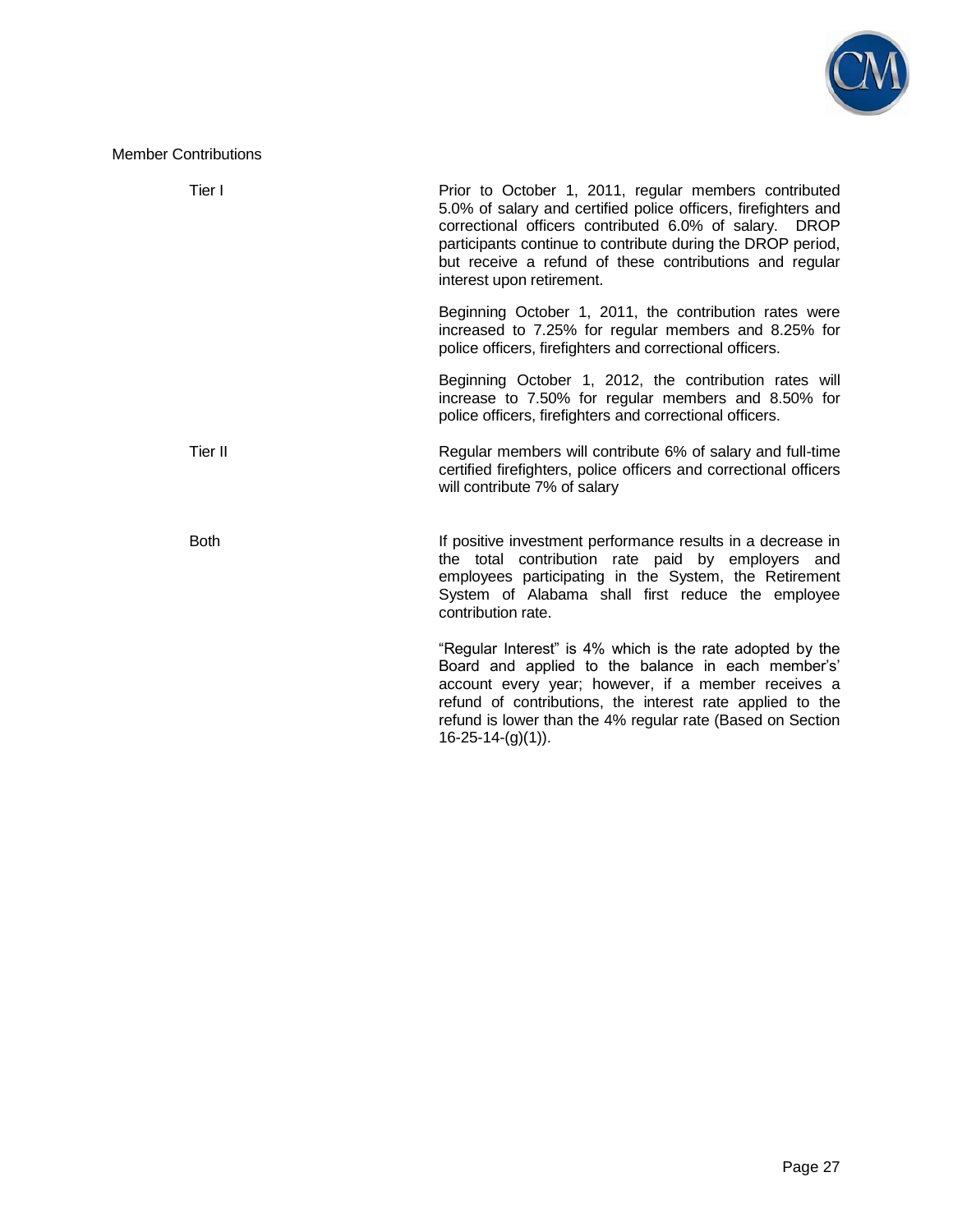

# **SCHEDULE H**

### **SCHEDULE OF MEMBERSHIP DATA AS OF SEPTEMBER 30, 2012 NUMBER OF ACTIVE MEMBERS AND THEIR AVERAGE COMPENSATION BY AGE AND YEARS OF SERVICE**

| <b>Attained</b><br>Age | <b>Years of Service</b> |                  |                  |                  |                  |                  |                 |                 |               |           |                   |
|------------------------|-------------------------|------------------|------------------|------------------|------------------|------------------|-----------------|-----------------|---------------|-----------|-------------------|
|                        | Under 1                 | $1$ to $4$       | 5 to 9           | 10 to 14         | 15 to 19         | 20 to 24         | 25 to 29        | 30 to 34        | 35 to 39      | $\geq 40$ | Total             |
|                        |                         |                  |                  |                  |                  |                  |                 |                 |               |           |                   |
| Under 25               | 1,082                   | 1,377            | 18               | 1                |                  |                  |                 |                 |               |           | 2,478             |
| Avg. Pay               | 30,637                  | 29,226           | 27,974           | 31,086           |                  |                  |                 |                 |               |           | 29,834            |
| 25 to 29               | 1,274                   | 6,669            | 2,403            | 16               |                  |                  |                 |                 |               |           | 10.362            |
| Avg. Pay               | 32,234                  | 34,546           | 40,483           | 30,727           |                  |                  |                 |                 |               |           | 35,633            |
|                        |                         |                  |                  |                  |                  |                  |                 |                 |               |           |                   |
| 30 to 34               | 956                     | 4,166            | 7,453            | 1,607            | 10               |                  |                 |                 |               |           | 14,192            |
| Avg. Pay               | 35,149                  | 37,267           | 44,011           | 47,685           | 36,668           |                  |                 |                 |               |           | 41,845            |
|                        |                         |                  |                  |                  |                  |                  |                 |                 |               |           |                   |
| 35 to 39               | 853                     | 4,033            | 5,046            | 5,683            | 1,312            | 9                |                 |                 |               |           | 16,936            |
| Avg. Pay               | 35,845                  | 38,382           | 44,077           | 50,283           | 52,659           | 50,455           |                 |                 |               |           | 45,057            |
| 40 to 44               | 637                     | 3,424            | 4,993            | 4,535            | 5,111            | 1,271            | 18              |                 |               |           | 19,989            |
| Avg. Pay               | 33,717                  | 36,893           | 41,452           | 47,978           | 54,754           | 55,087           | 39,657          |                 |               |           | 46,172            |
|                        |                         |                  |                  |                  |                  |                  |                 |                 |               |           |                   |
| 45 to 49               | 469                     | 2,699            | 4,224            | 3,932            | 3,420            | 3,712            | 832             | 14              |               | 1         | 19,303            |
| Avg. Pay               | 32,520                  | 36,639           | 38,881           | 43,853           | 50,757           | 56,411           | 56,126          | 52,502          |               | 96,564    | 45,657            |
|                        |                         |                  |                  |                  |                  |                  |                 |                 |               |           |                   |
| 50 to 54               | 411                     | 2,207            | 3,642            | 3,809            | 3,527            | 3,232            | 2,087           | 637             | 13            |           | 19,565            |
| Avg. Pay               | 32,028                  | 38,887           | 37,730           | 41,454           | 46,959           | 53,494           | 58,255          | 57,712          | 48,938        |           | 45,581            |
|                        |                         |                  |                  |                  |                  |                  |                 |                 |               |           |                   |
| 55 to 59               | 267                     | 1,710            | 2,822            | 3,048            | 3,247            | 3,475            | 1,380           | 740             | 105           | 1         | 16,795            |
| Avg. Pay               | 31,274                  | 38,385           | 38,735           | 42,200           | 45,691           | 50,951           | 56,400          | 61,271          | 54,209        | 36,496    | 45,623            |
| 60 to 64               | 242                     | 1,402            | 1,835            | 1,633            | 1,710            | 1,825            | 621             | 101             | 43            | 6         | 9,418             |
| Avg. Pay               | 45,721                  | 55,113           | 38,886           | 43,432           | 43,873           | 51,701           | 56,421          | 67,732          | 60,347        | 64,256    | 47,234            |
|                        |                         |                  |                  |                  |                  |                  |                 |                 |               |           |                   |
| 65 to 69               | 75                      | 564              | 879              | 606              | 468              | 507              | 188             | 33              | 21            | 11        | 3,352             |
| Avg. Pay               | 57,900                  | 55,634           | 41,660           | 43,836           | 46,412           | 57,398           | 56,925          | 80,985          | 71,804        | 114,278   | 49,482            |
|                        |                         |                  |                  |                  |                  |                  |                 |                 |               |           |                   |
| 70 & up                | 17                      | 194              | 434              | 282              | 188              | 159              | 72              | 20              | 18            | 17        | 1,401             |
| Avg. Pay               | 34,621                  | 55,604           | 44,572           | 32,559           | 42,203           | 55,317           | 54,295          | 54,364          | 45,164        | 76,505    | 45,497            |
|                        |                         |                  |                  |                  |                  |                  |                 |                 |               |           |                   |
| Total                  | 6,283<br>33,843         | 28,445<br>37,855 | 33,749<br>41,289 | 25,152<br>45,568 | 18,993<br>49,574 | 14,190<br>53,704 | 5,198<br>57,035 | 1,545<br>60,478 | 200<br>56,219 | 36        | 133,791<br>44,374 |
| Avg. Pay               |                         |                  |                  |                  |                  |                  |                 |                 |               | 85,451    |                   |

Average Age: 45.19 Average Service: 10.65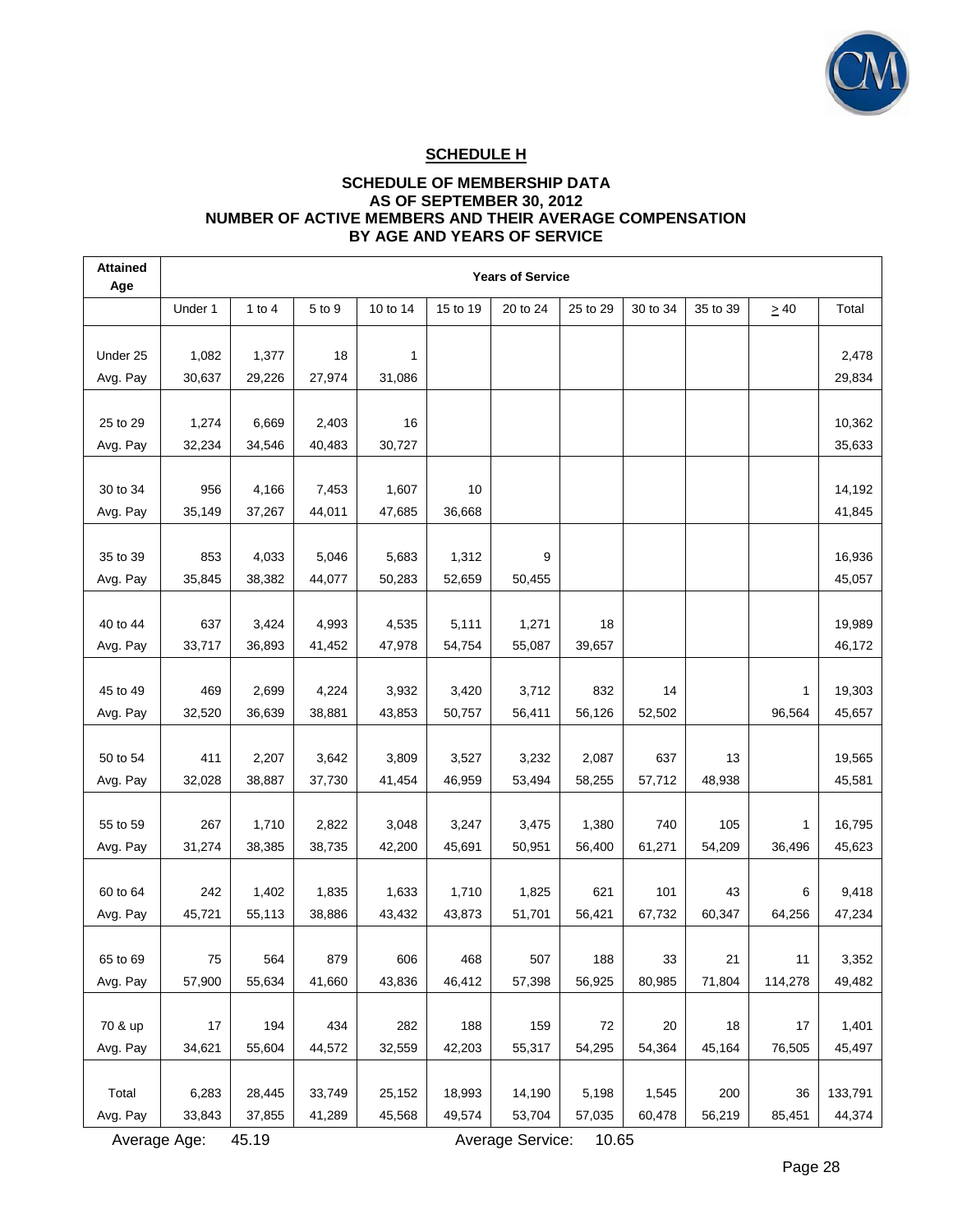

#### **NUMBER OF RETIRED MEMBERS AND THEIR BENEFITS BY AGE**

| Age       | <b>Number</b><br>of Members | <b>Total</b><br><b>Annual Benefits</b> | Average<br><b>Annual Benefits</b> |
|-----------|-----------------------------|----------------------------------------|-----------------------------------|
| Under 50  | 356                         | \$<br>9,742,407                        | \$<br>27,366                      |
| $50 - 54$ | 1,978                       | 55,658,357                             | 28,139                            |
| $55 - 59$ | 5,398                       | 149,448,571                            | 27,686                            |
| $60 - 64$ | 14,378                      | 352,577,841                            | 24,522                            |
| $65 - 69$ | 16,233                      | 364,219,490                            | 22,437                            |
| $70 - 74$ | 11,871                      | 261.787.441                            | 22,053                            |
| $75 - 79$ | 8,314                       | 169,554,620                            | 20,394                            |
| $80 - 84$ | 5,945                       | 112,932,616                            | 18,996                            |
| $85 - 89$ | 3,141                       | 55,838,738                             | 17,777                            |
| $90 - 94$ | 1,377                       | 21,549,491                             | 15,650                            |
| 95 & Over | 410                         | 5,895,199                              | 14,379                            |
| Total     | 69,401                      | \$<br>1,559,204,771                    | \$<br>22,467                      |

Average Age: 69.5

# **NUMBER OF DROP PARTICIPANTS AND THEIR BENEFITS BY AGE**

| Age        | <b>Number</b><br>of Members | Total<br><b>Annual Benefits</b> | Average<br><b>Annual Benefits</b> |  |  |
|------------|-----------------------------|---------------------------------|-----------------------------------|--|--|
| $55 - 59$  | 2,275                       | \$<br>77,267,978                | 33,964<br>\$                      |  |  |
| $60 - 64$  | 1,655                       | 53,319,468                      | 32,217                            |  |  |
| $65 - 69$  | 410                         | 14,647,246                      | 35,725                            |  |  |
| $70 - 74$  | 76                          | 2,735,269                       | 35,990                            |  |  |
| $75 - 79$  | 18                          | 621,823                         | 34,546                            |  |  |
| $80 - 84$  | 2                           | 15,538                          | 7,769                             |  |  |
| 85 & Over  |                             |                                 |                                   |  |  |
| Total<br>. | 4,436                       | \$<br>148,607,322               | 33,500                            |  |  |

Average Age: 60.4